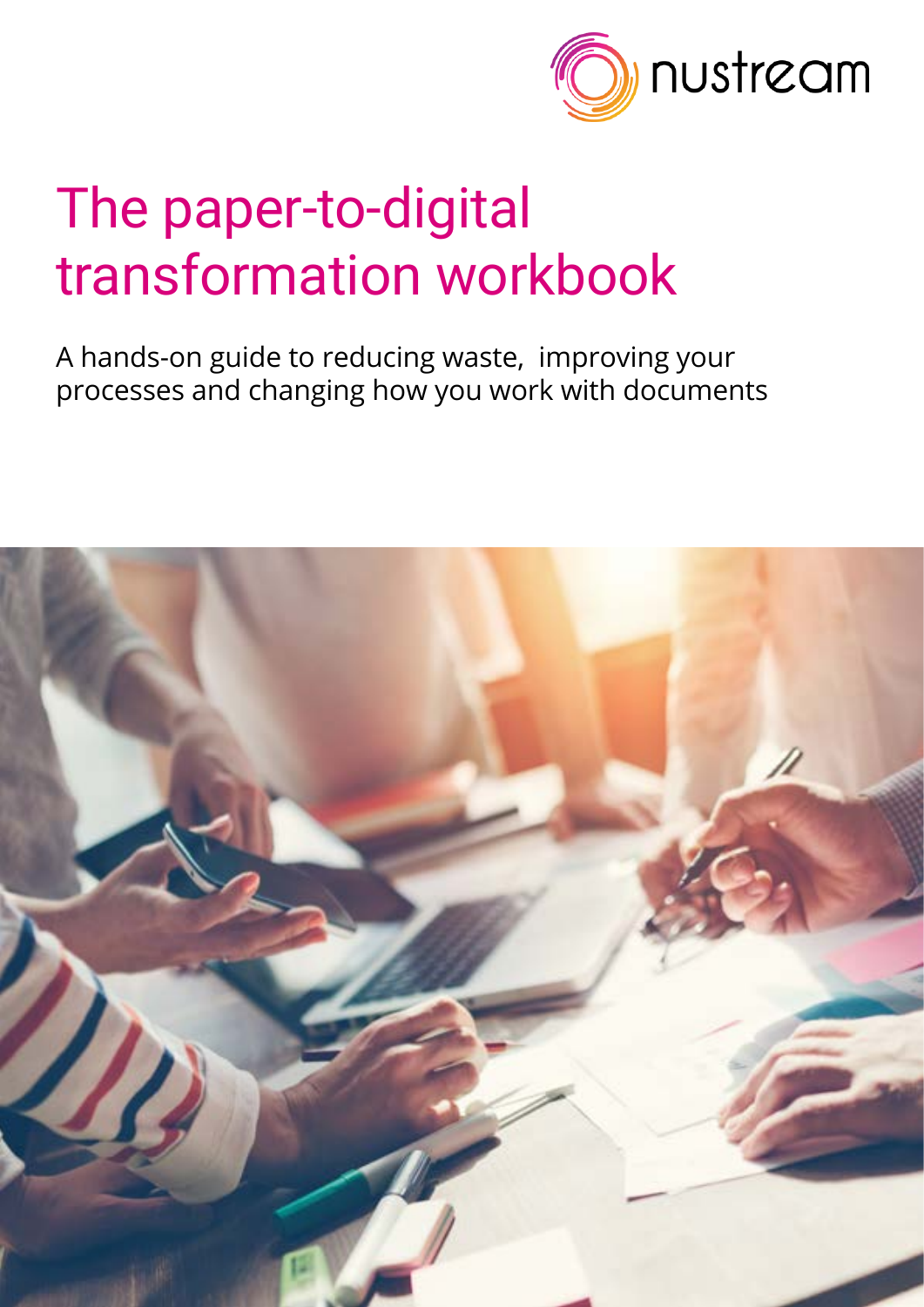# From paper to digital

Every business must deal with its own set of challenges. But arching above them all is a single unifying trend: digital transformation.

No matter what issues you're facing, success will largely depend on how well every aspect of your business adopts digital technology.





Fueled by the four key elements of digital transformation – social, mobile, analytics and cloud (SMAC) – we're increasingly living and working in a world where:

- Remote working and cloud computing mean "the office" is no longer a place, but a mindset.

- People spend most of their time focused on high-value tasks, while analytics and automation enable machines to take care of the repetitive, mundane jobs.

- Overall, your people have access to the information they need, where and when they need it. This helps them make informed decisions more quickly, which lets them work in a responsive, customer-centric way. Meanwhile, your operating environment is orderly, optimised and lean.

That future is closer than you think. And much of it starts with paper-to-digital transformation. Challenge the way you work so you're less dependent on paper, and you free your organisation to focus on high-value activities that drive customer satisfaction and top-line performance.

Going digital will involve changing the way people work, and how they think. People fear the unknown, so communicating the reasons and benefits of change is crucial. Everyone needs to see that the future is brighter than the past.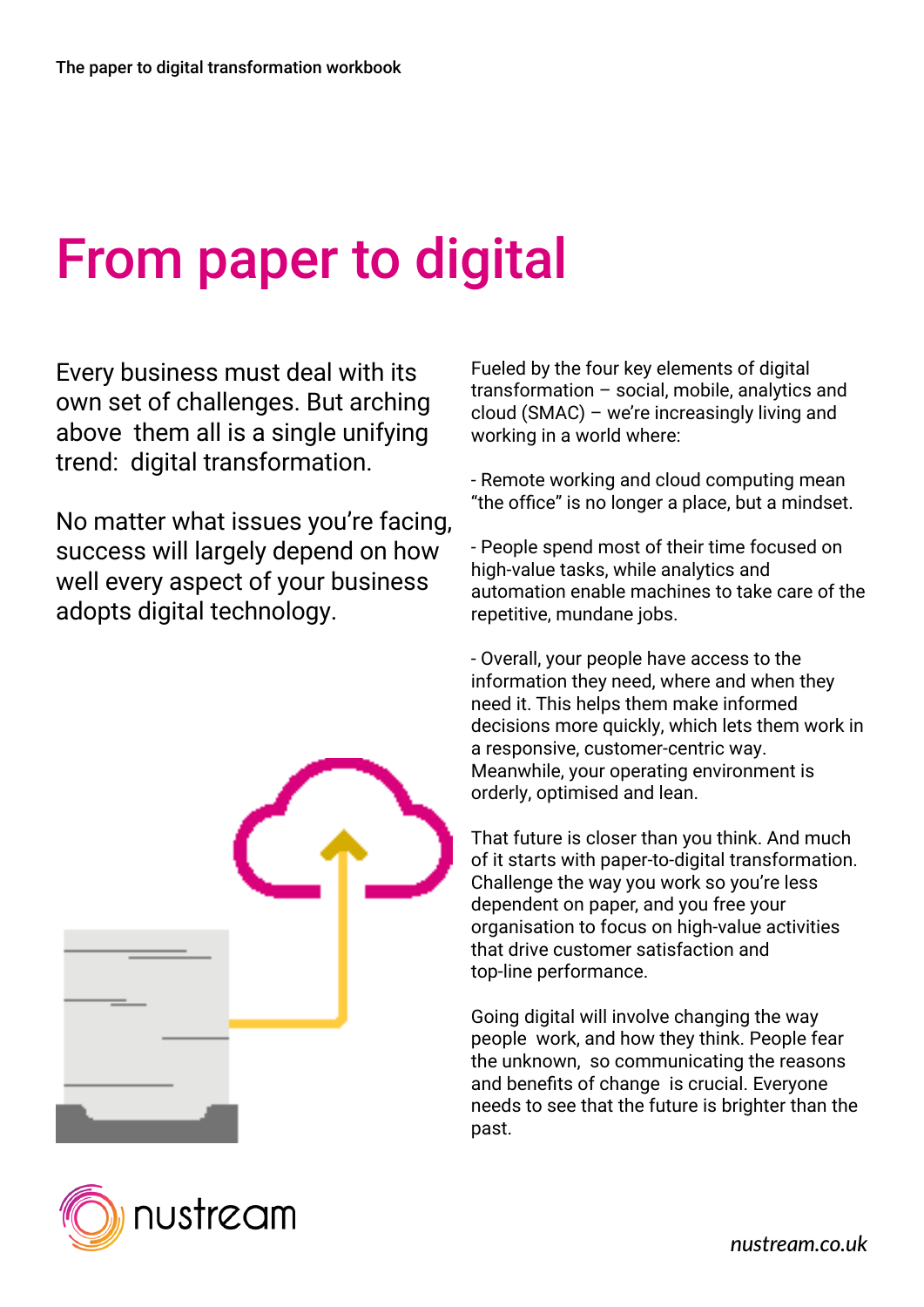# Why go from paper to digital?

You can probably think of some reasons already, but here are a few of the most common:

**Data volume**. Information is a vital resource, and there's more of it than ever before. It needs to be processed quickly and securely, and paper just isn't up to the job.

**Efficiency.** Processes based on paper are inherently slow, cumbersome and error-prone. Digital processes are fast, responsive and accurate.

**Savings.** Removing paper from business nearly always means saving money, whether in terms of consumables, printer management, energy, productivity or storage costs.

**Customer service.** The faster and smarter you work, the better the service you deliver to customers. And by lowering your back-end printing and infrastructure costs, you free up funds and resources for front-of-house operations like marketing and customer service. **Competition.** If you don't offer the best service at a competitive price, someone else will. And prospective customers want to be assured that they'll be working with suppliers who use innovation in all aspects of their business. Being digital makes a statement about your market leadership.

**Security.** Paper is inherently insecure. A printed sheet of customer data can go just about anywhere, anytime, with anyone. Keep it digital and you have far more control over who can access what. More importantly, you establish a full audit trail that shows your document's chain of custody over its lifecycle.

**Regulations.** Complying with privacy legislation is a lot easier when you know exactly where and how your records are stored, who has accessed them (and when), and what they've done with the document or record.

**Sustainability.** Using paper inevitably expands your carbon footprint and consumes more energy. Going digital means going greener.

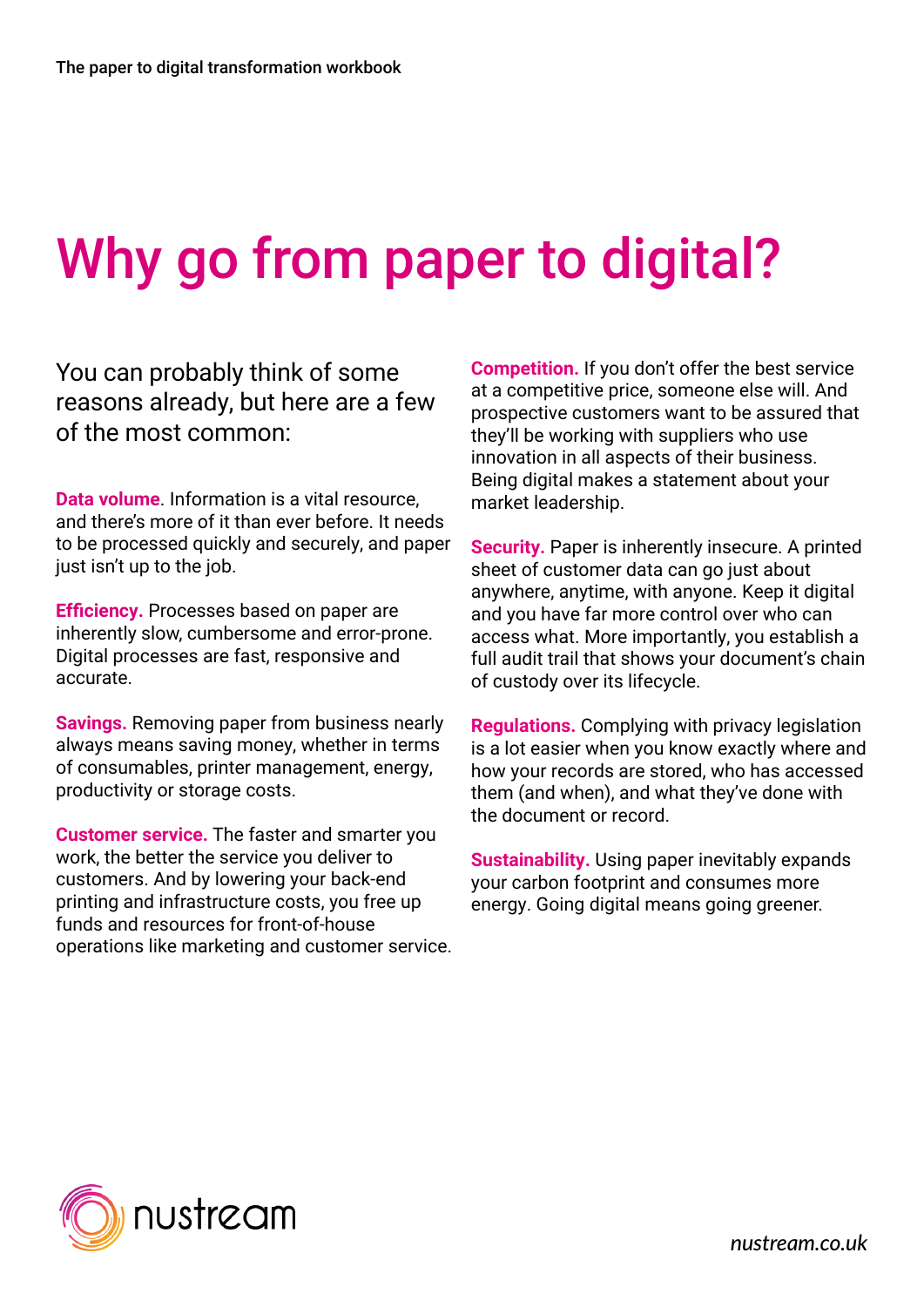# Who is this workbook for

#### You'll find this workbook useful if you:

Are an IT leader trying to cut costs while providing more valuable services to business users.

Are concerned about providing a customer experience that keeps your business competitive and your clients loyal.

Are responsible for a managed print services (MPS) initiative and are looking for ways to unlock more savings and efficiency gains.

Manage a team, department or business area and are looking for practical digital transformation initiatives that will deliver quick wins.



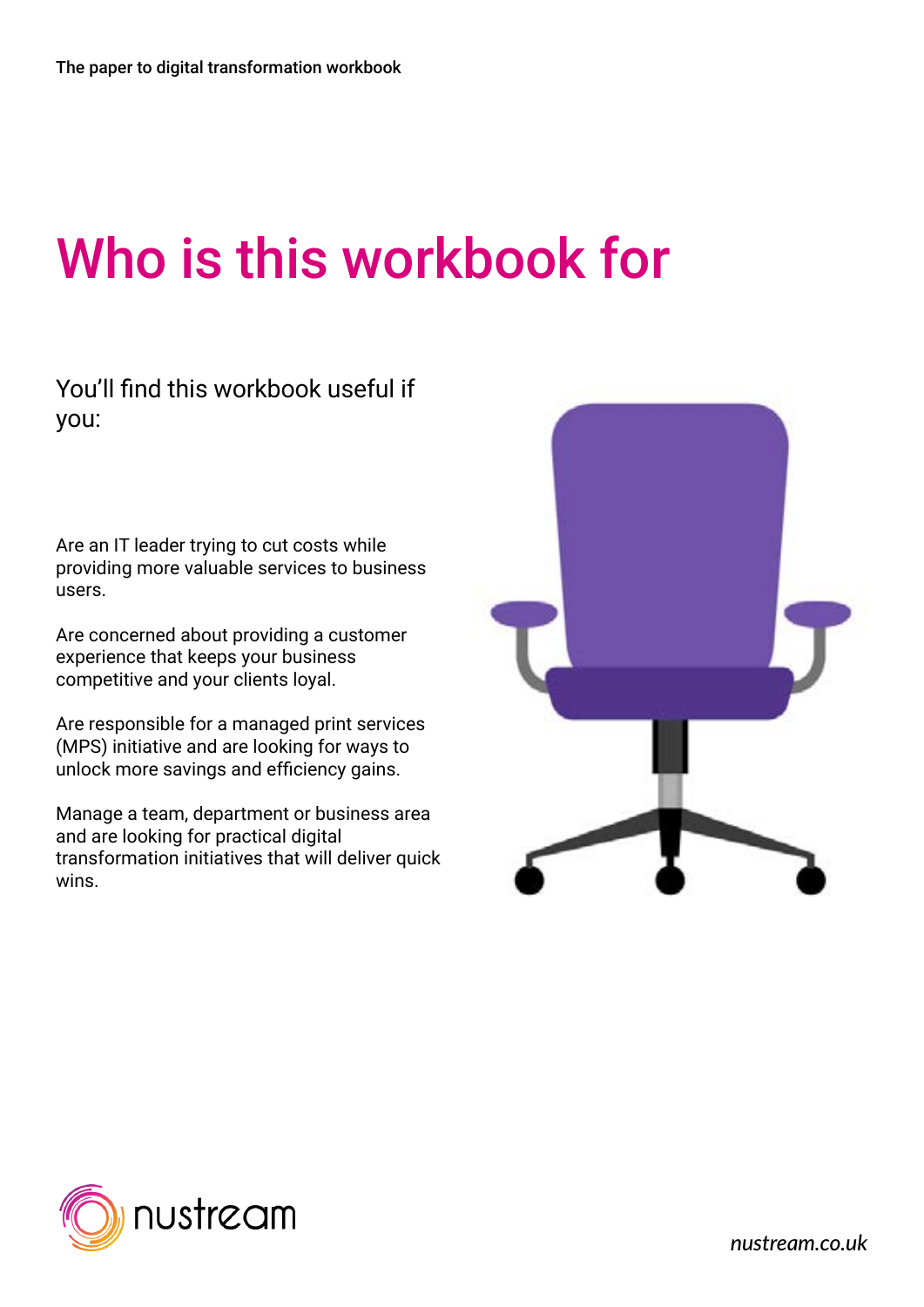# How this workbook will help

In this workbook, we'll show you a simple, four-stage path for paper-to-digital transformation that uses managed print services (MPS) as a springboard for more wide-ranging changes.

We'll also suggest a range of tools and techniques you can use along the journey, and suggest some simple activities to help you think through the key issues.

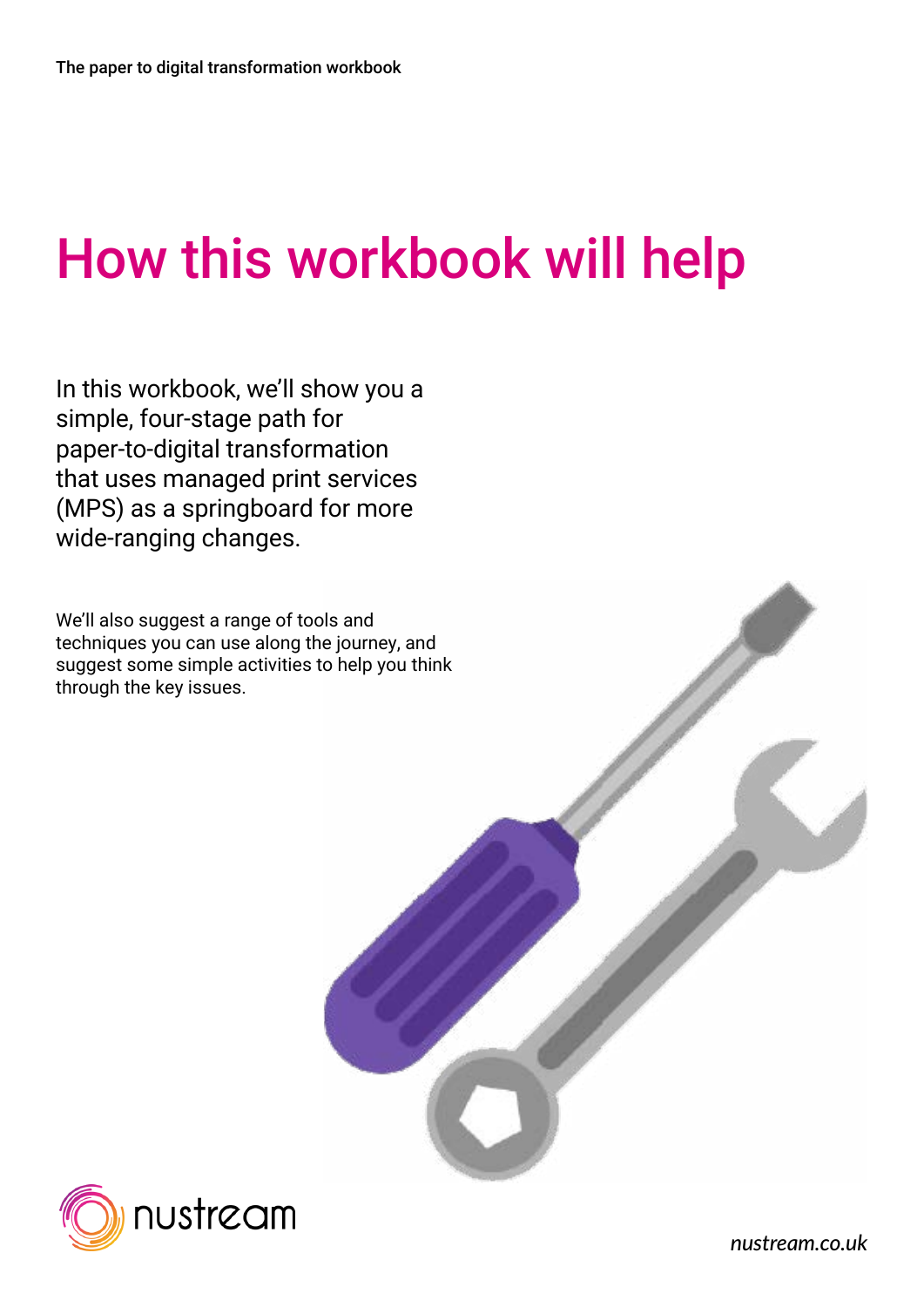#### Who are we

At Nustream we know business documents and workflows. This workbook is the result of hundreds of engagements with companies just like yours.

We're here to help you any way we can, whether as a partner in digital transformation or simply in optimising the way you use print and documents.



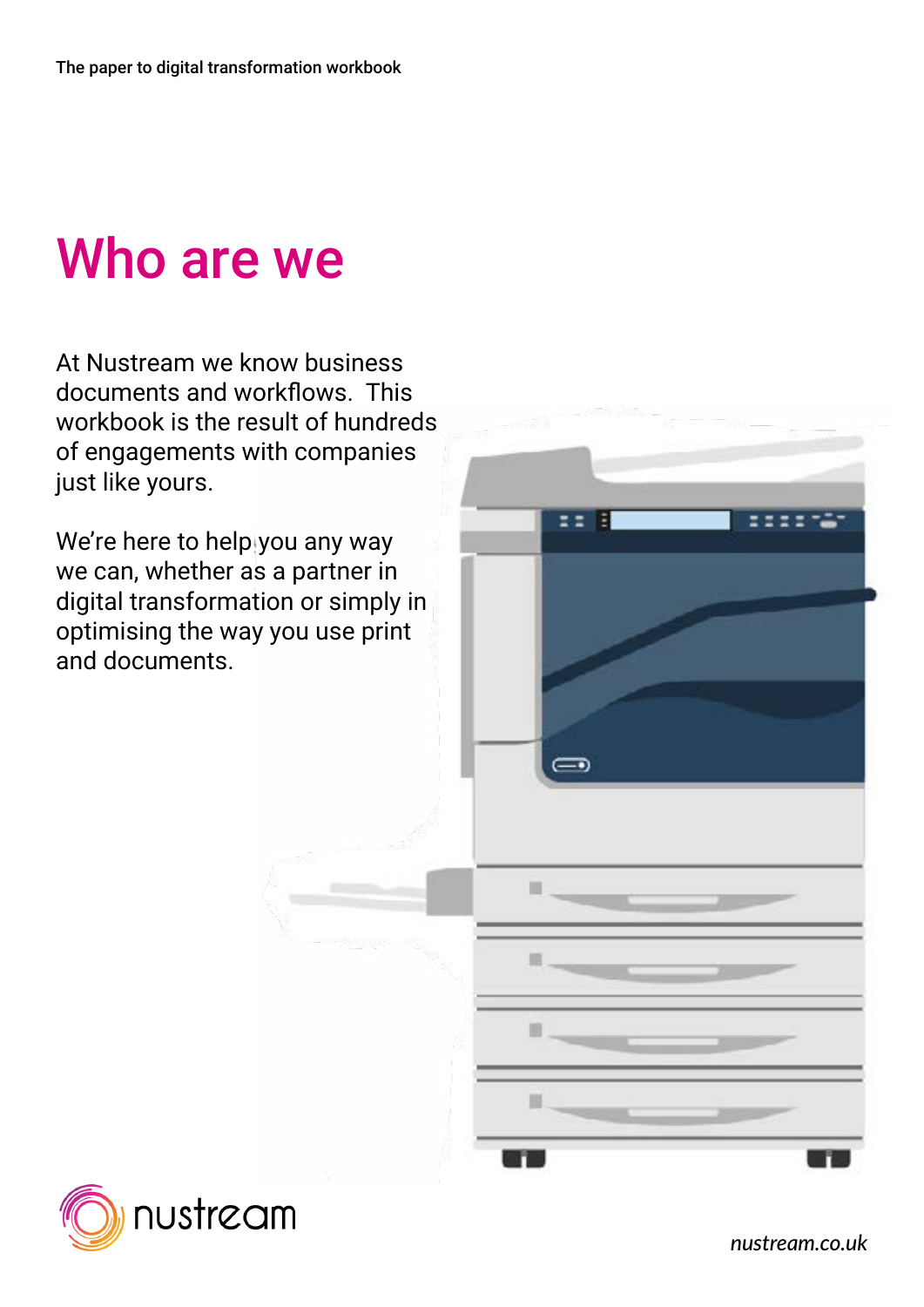The paper to digital transformation workbook

#### **Overview**

Why digital transformation is essential, and how to approach it.

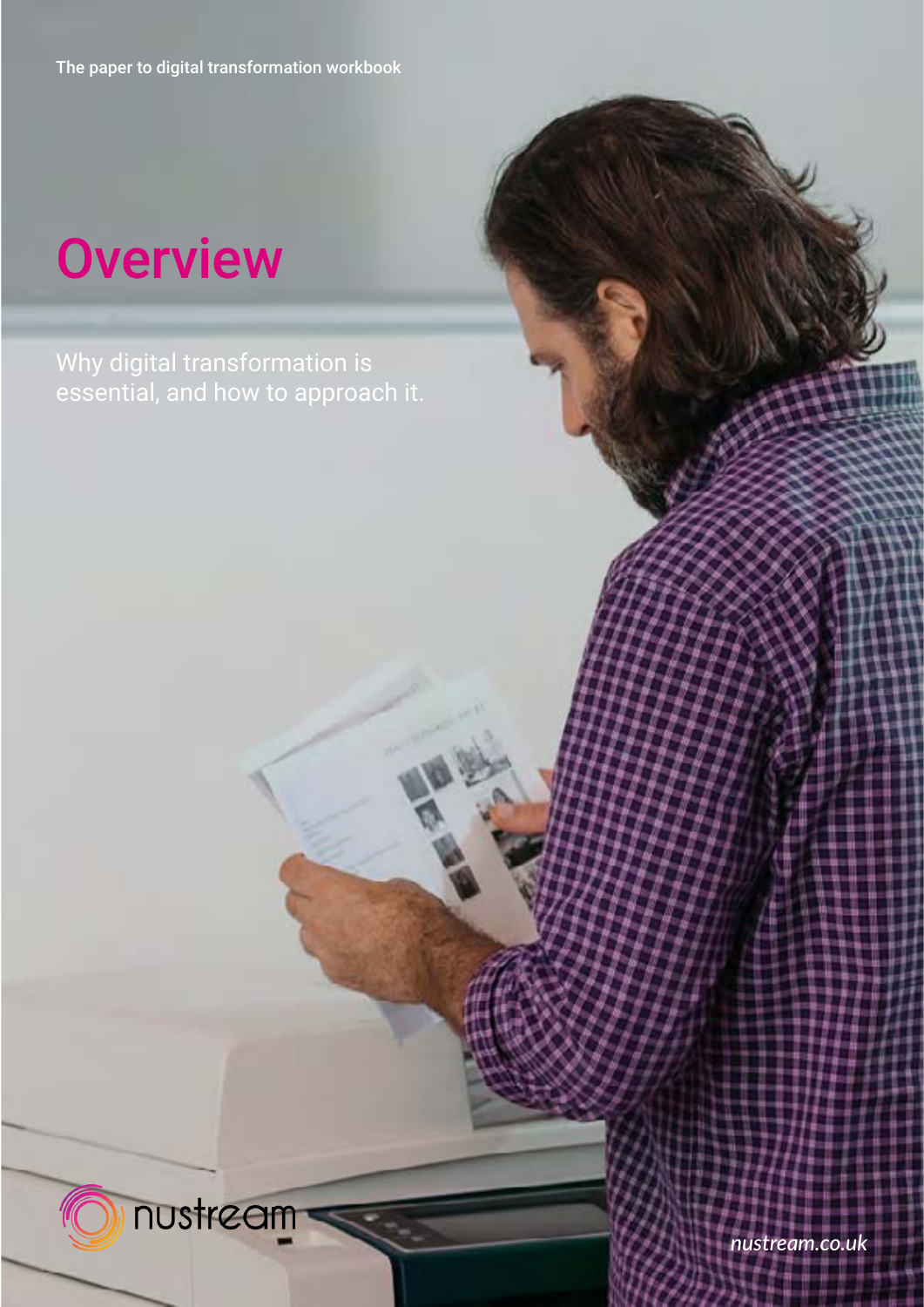# The path to transformation

We've divided the path to paper-to-digital transformation into four stages.



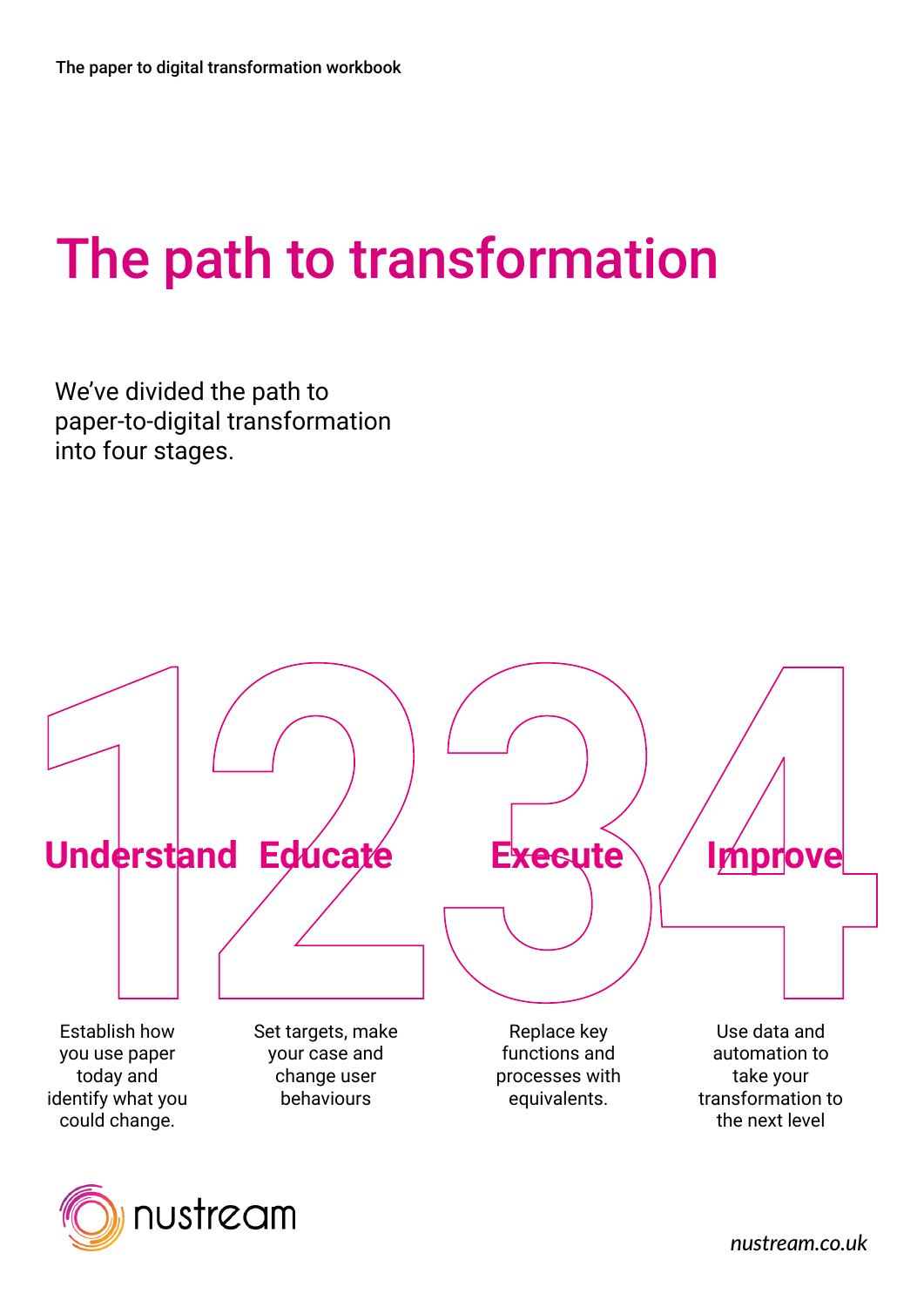### Why start with paper?

The information in documents is the lifeblood of your business, and many vital processes depend on them.



Traditionally, paper-based workflows have ferried information between users. With the increased focus on digital, there has been an associated loss of focus on paper. In many senses, the thinking seems to be, "The paper problem is solved." Nothing could be further from the truth.

Printing and paper may seem marginal in operational terms, but many essential documents are still managed and processed this way. In fact, almost half of all business information is still held in hard copy. That's why changes driven by MPS have so much potential to transform the way you work.

If you have an MPS contract, the basics are in place, and much of the data you need is already in your hands. The chances of success are much greater because you can work bottom-up, breaking down the problem into bite-sized chunks, and deliver solutions that are based on your data. A measured pace of change allows your company to move at a rate you can manage.

Positive changes achieved through MPS can become powerful success stories that show what digital transformation, in the widest sense, could deliver.

Improvement grows organically from the inside out,

as the benefits of going digital can "ripple through" the whole organization – particularly when IT professionals team up with business and financial managers to pursue wide-ranging projects.

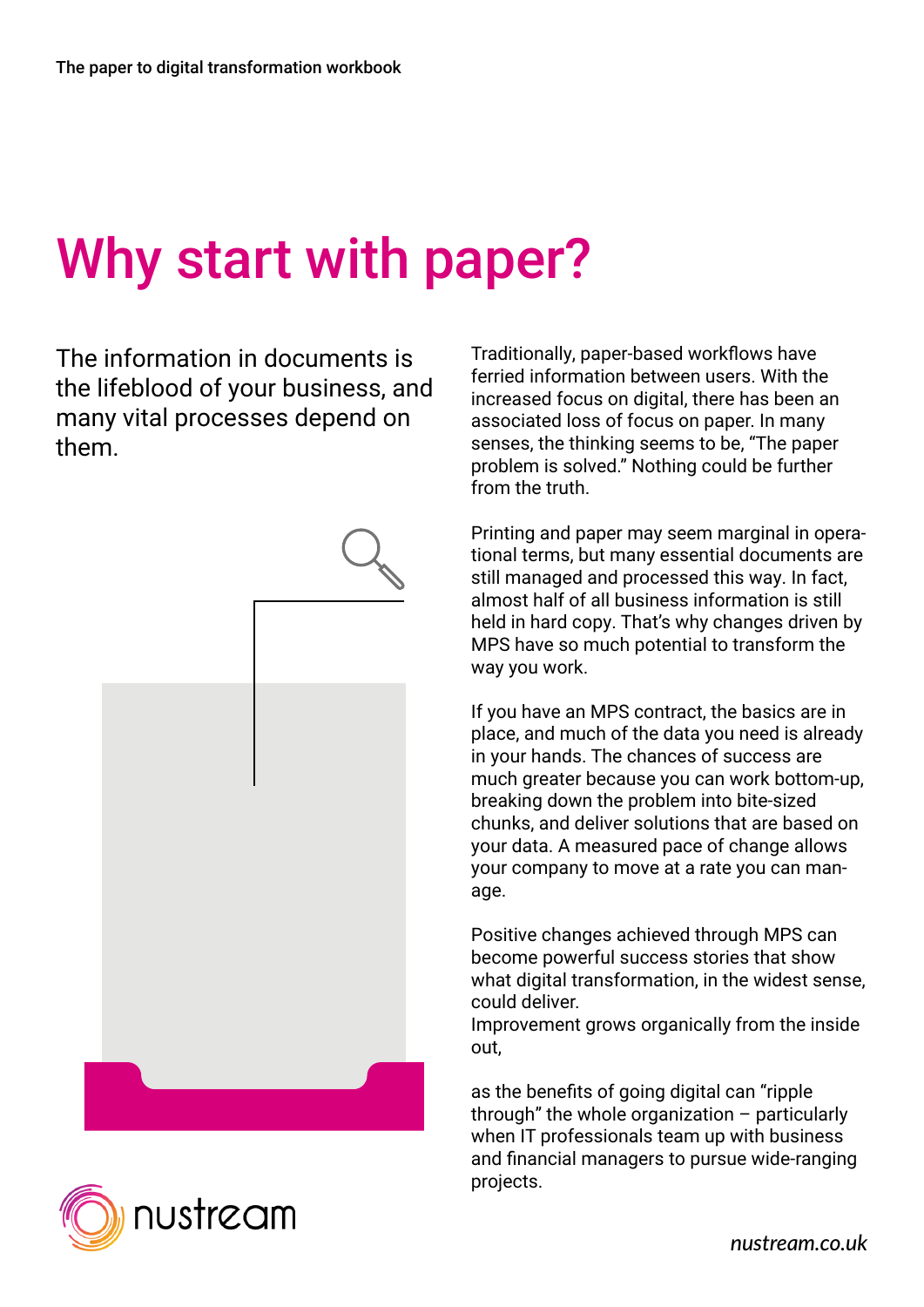# Task assignment

#### Is your organisation ready for paper-to-digital transformation?

| Review the following statements and see how                                                               |  |              |            |
|-----------------------------------------------------------------------------------------------------------|--|--------------|------------|
| many you agree with. The more times you<br>answer "yes," the more ready you are.                          |  | <b>Maybe</b> | <b>Yes</b> |
| We've realised some benefits from MPS, but we believe we<br>could do much more.                           |  |              |            |
| Key information moves into, out of and around the<br>organisation on paper.                               |  |              |            |
| People print documents that are rarely consulted again.                                                   |  |              |            |
| People print the same documents over and over again.                                                      |  |              |            |
| People spend a lot of their time transferring information to<br>and from paper.                           |  |              |            |
| We have too much space dedicated to storing paper<br>documents.                                           |  |              |            |
| We're not sure what archives we hold, or where specific<br>records can be found.                          |  |              |            |
| We use paper purely because "that's the way we've always<br>done it."                                     |  |              |            |
| We use paper to support traditional physical processes<br>such as adding wet-ink signatures to documents. |  |              |            |

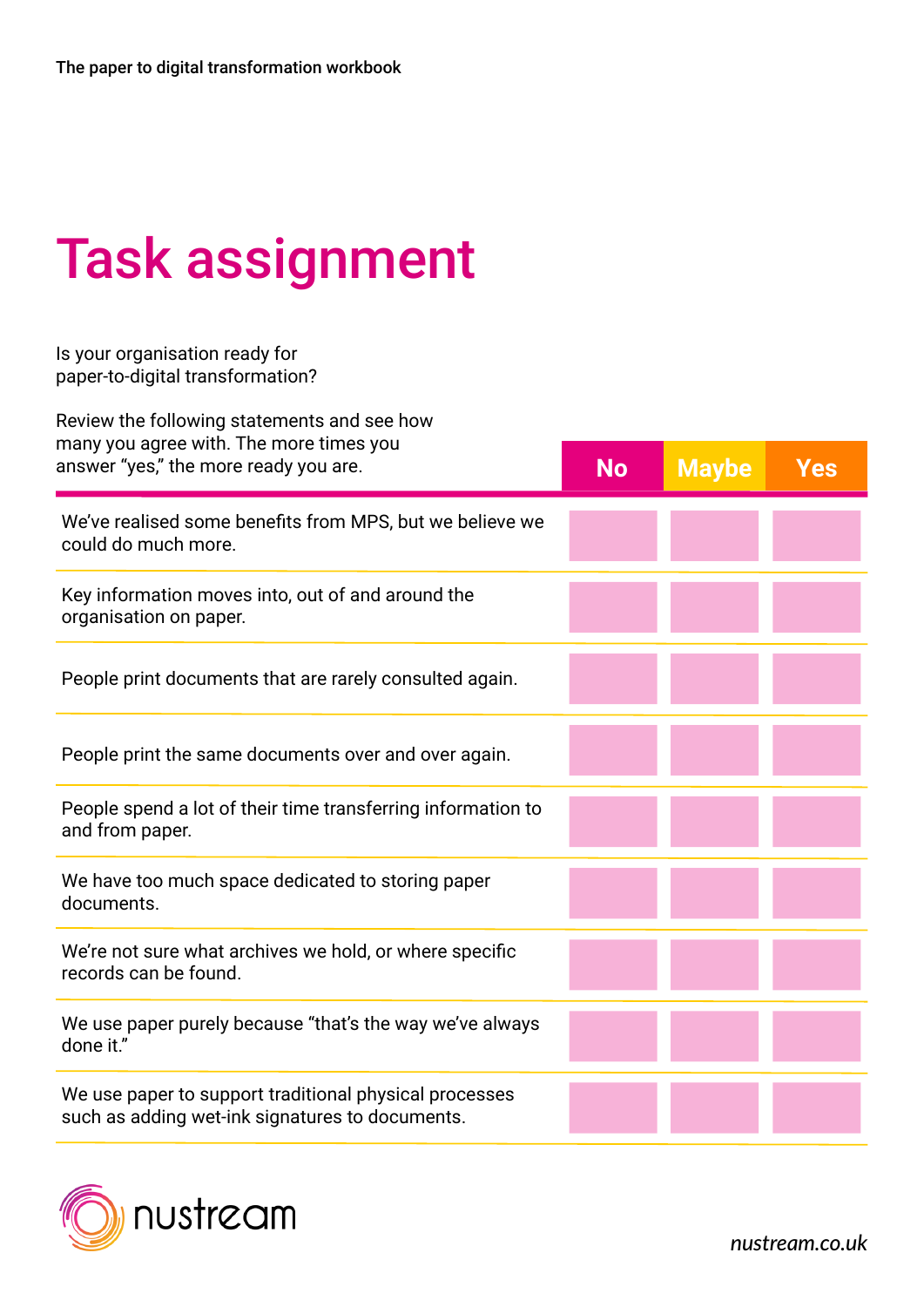The paper to digital transformation workbook

# Understand

Determine where you are now, and what you could change first.



*[nustream.co.uk](http://www.nustream.co.uk)*

四期1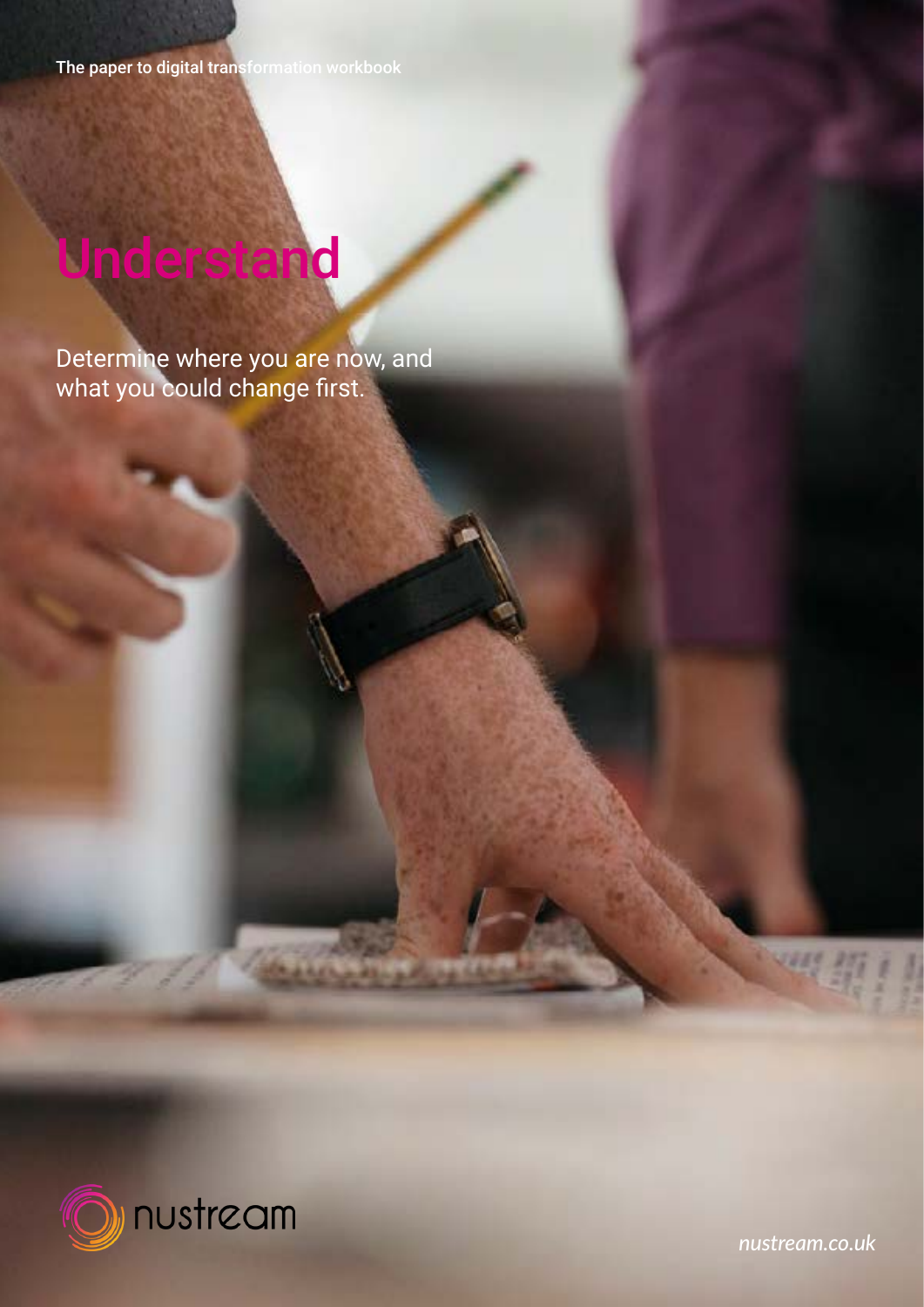# Good paper, bad paper

The distinction between "good" and "bad" paper helps identify where you really need to use paper, and where you could get rid of it.

"Good" paper refers to documents that have a valid reason to be in hard-copy form. For example:

- They originate on paper – for instance, customers' handwritten letters, or a researcher's notes in a workbook.

- They are used by stakeholders who will only transact on paper, or who much prefer it.

- There is a legal requirement for a "wet ink" signature. (Or there is no longer such a requirement, but perceptions lag behind the law.)

"Bad" paper refers to documents that are in paper format, but without any compelling reason to be so. That might be because:

- They originate in digital format, are printed at some point, and never get re-digitised.

- They've always been that way and no one has thought of digitising them.

- They get shared, transported and stored using physical systems.

- Current business processes require the use of paper, even though you want to change and may already be in the process of doing so.

Sometimes, paper is "bad" from one perspective, but "good" from another. If your customers prefer to transact on paper, it makes commercial sense to let them, even though it might not be in line with your digital or sustainability goals. But there may still be a way to minimize "bad" paper – for example, by capturing customer letters electronically as soon as they arrive, and immediately submitting them to a digital workflow for the next step in the handling process.

Wherever and however you can shift a task (or part of one) from a non-digital channel to a digital one, you'll serve customers at lower cost, reduce time to revenue, and make communications more timely and responsive.

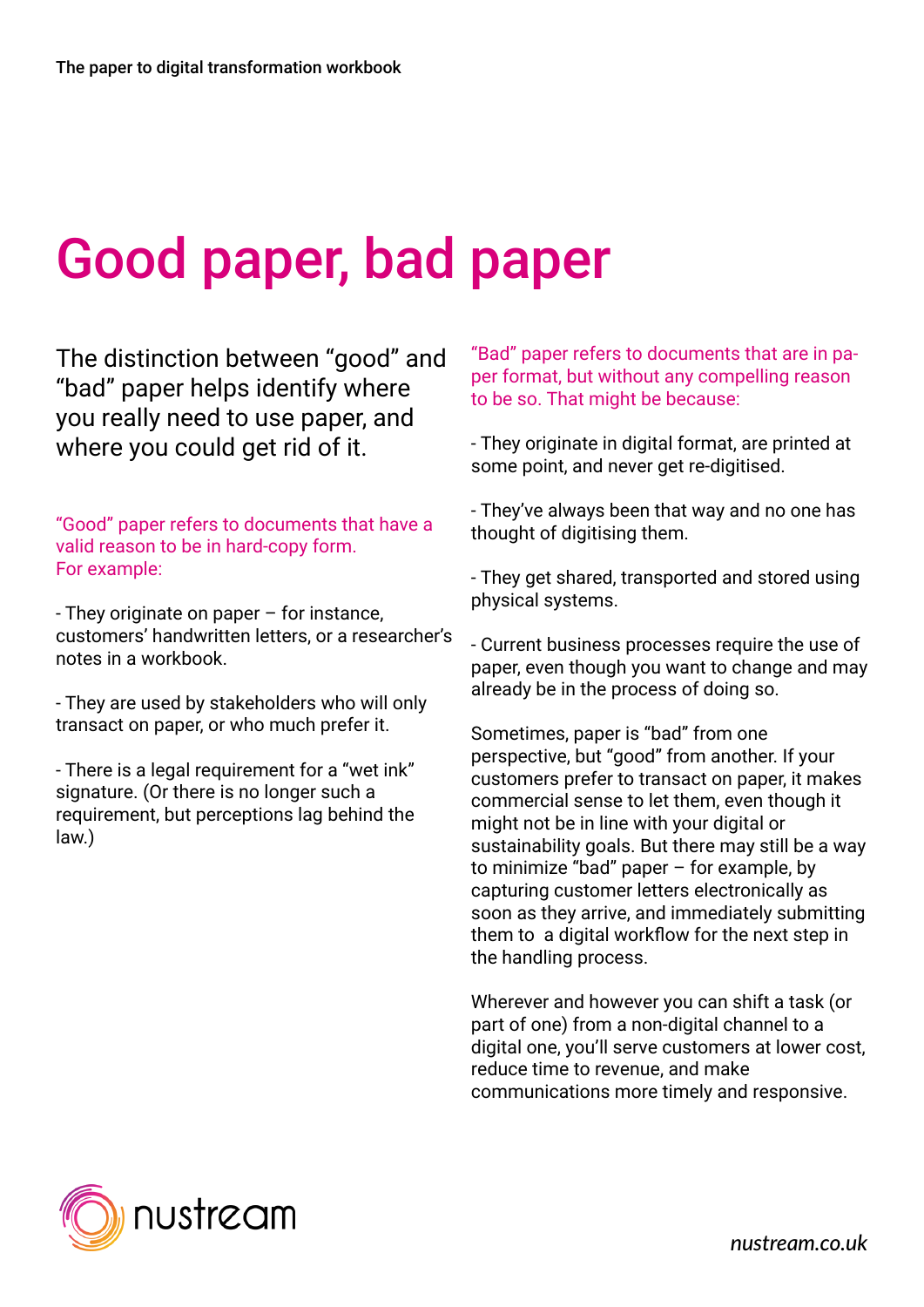# Follow the paper, find the problems

Looking at the way people use paper in your organisation can help you pinpoint areas for improvement.

Since you're aiming to make a move away from print, it makes sense to go where the paper is to find processes that could be improved. The more paper-intensive the process, the more inefficient it's likely to be.

Moreover, wherever there's a lot of paper, there is likely to be a lot of human interaction with it  $$ because it's people who are creating and using all that information. It would be far better if they were doing more value-added work, instead of dealing with paper documents.

Danger signs to look for include:

- People annotating paper documents that are disposed of soon afterwards.

- People sharing documents on paper when they could be easily shared digitally.

- People printing entire documents multiple times to track or share a minor change.

- People printing documents simply to "keep a record."

- Too much space, time or resource dedicated to managing physical paper archives.

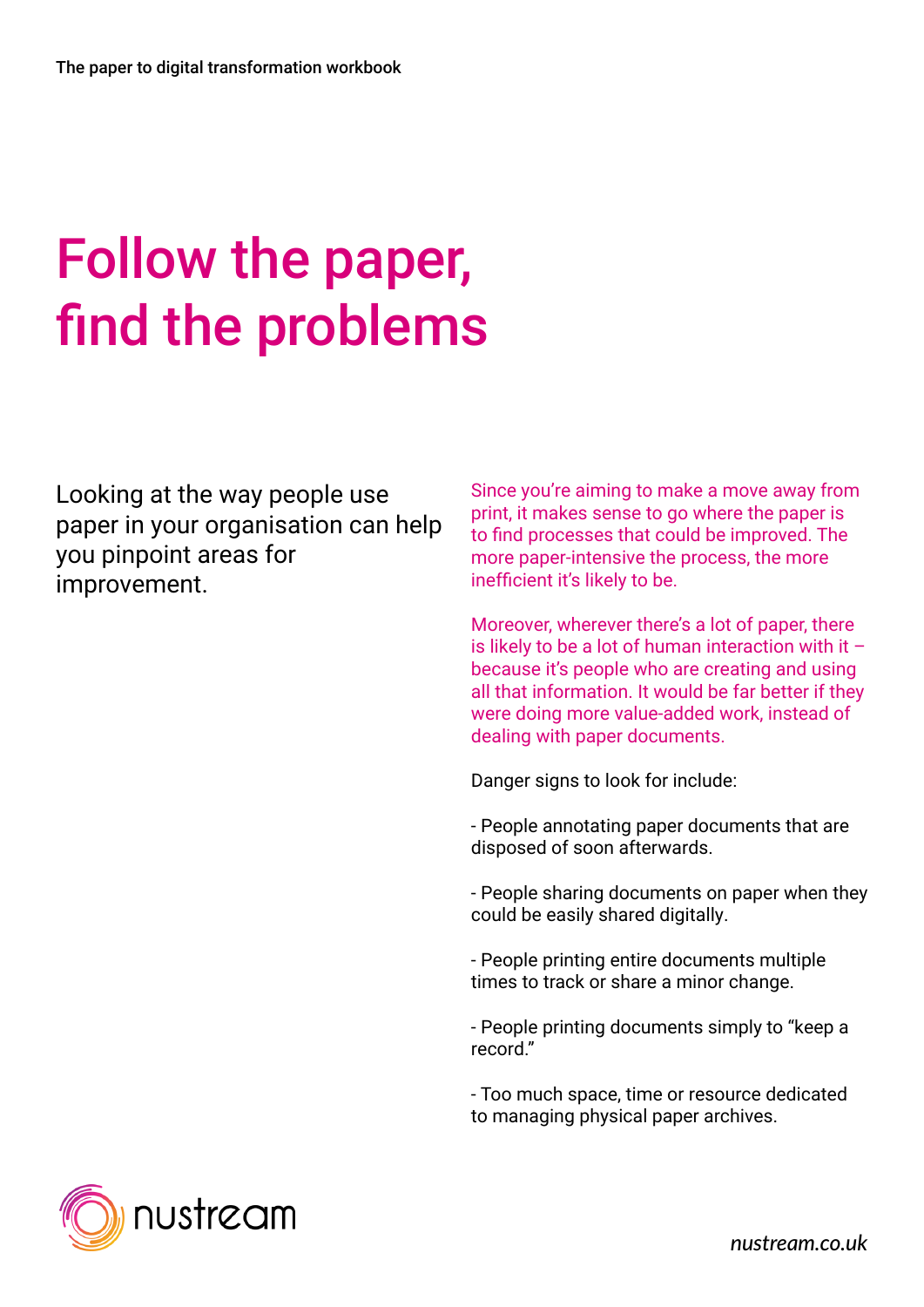# Don't just think print

Now that you've followed the paper to find the problem, you can dig deeper into the issues by asking second-level questions. And don't just think about print!

#### For example, you can consider:

#### **Documents**

- What documents are at the heart of your business processes?

- Where do they live, and how do they move around?

- Who creates, owns and uses them?
- How and why do they start out as paper, spend a portion of their lifecycle in paper format or get archived as paper?

- How much does it cost to process that document? How long does it take on average?

#### **Data**

- What data does your business processes depend on?

- Where does it originate, and how is it processed?

- Who produces it, works with it or uses it?

- When does it end up on paper?

- How many times do you need to rework the document when mandatory data is missing?

#### **Business Processes**

- What are the tasks carried out within your team, department or business?
- How does paper fit into them?
- How many are unique to your team, task or line of business?
- How many are different simply because nobody looked for ways to standardise them?
- What's the lag in your process?

#### **User Behaviour**

- Who prints what, where, when and why?
- Is there a good reason for them to print it? (Is it "good" paper?)

- What rules, conventions, performance criteria or incentives might affect their propensity to print less – or print more?

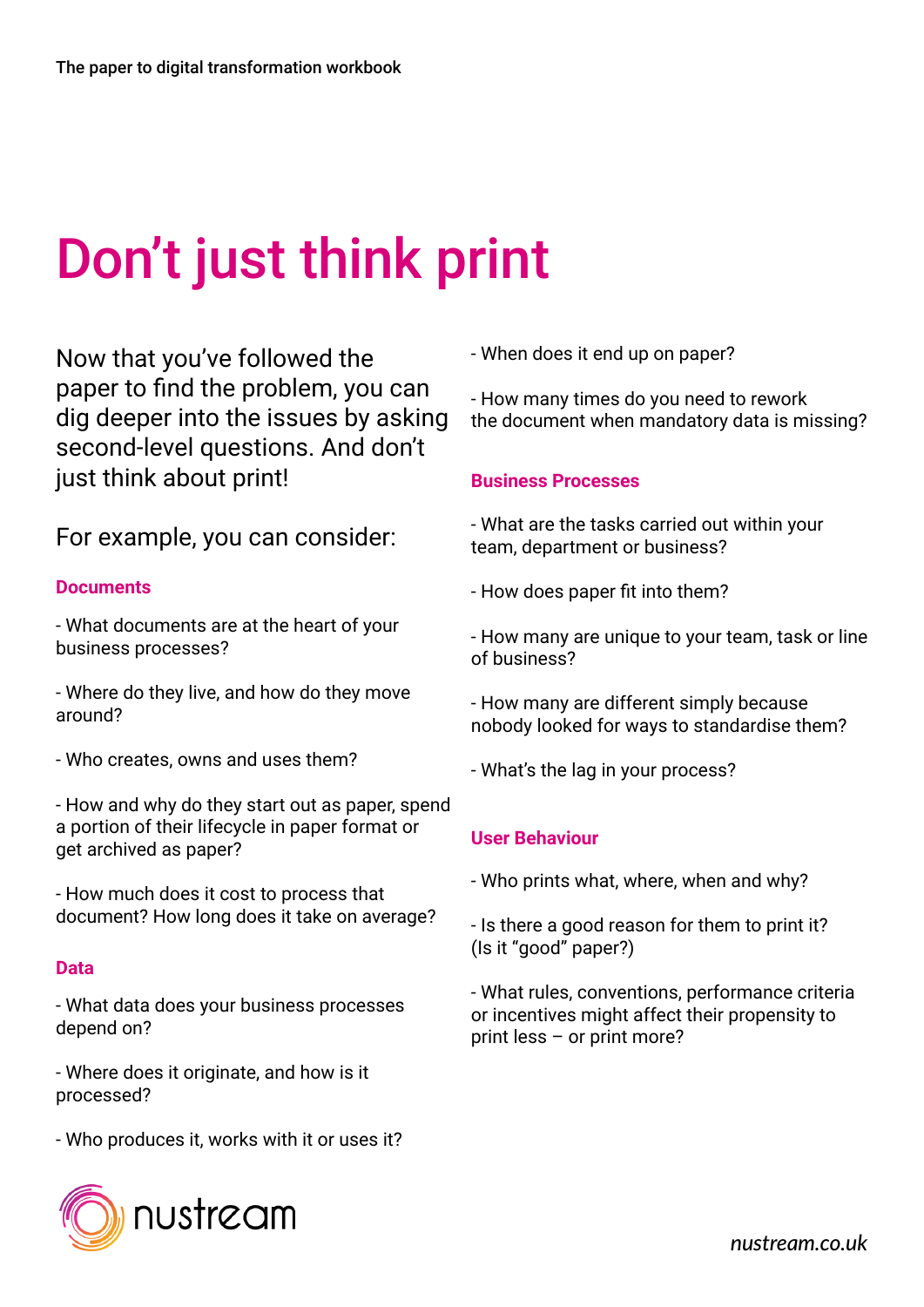### Document workflow analytics

If you have a MPS contract in place, document workflow analytics give you hard data on how paper is being used. That, in turn, can show you which documents and processes could be worth digitising.



There are five levels of analytics, each offering different insights that complement and build on each other:

• **Device analytics**. Overall print volumes and costs by device.

- **User analytics**. Who prints what, and where and when they print it.
- **Document analytics**. User-based printing and filing data for key documents, showing how they move through your organisation.
- **Process analytics**. Data on your print-centric processes and the steps that drive them.
- **Service analytics**. Information about service performance response and how issues are resolved.

![](_page_14_Picture_10.jpeg)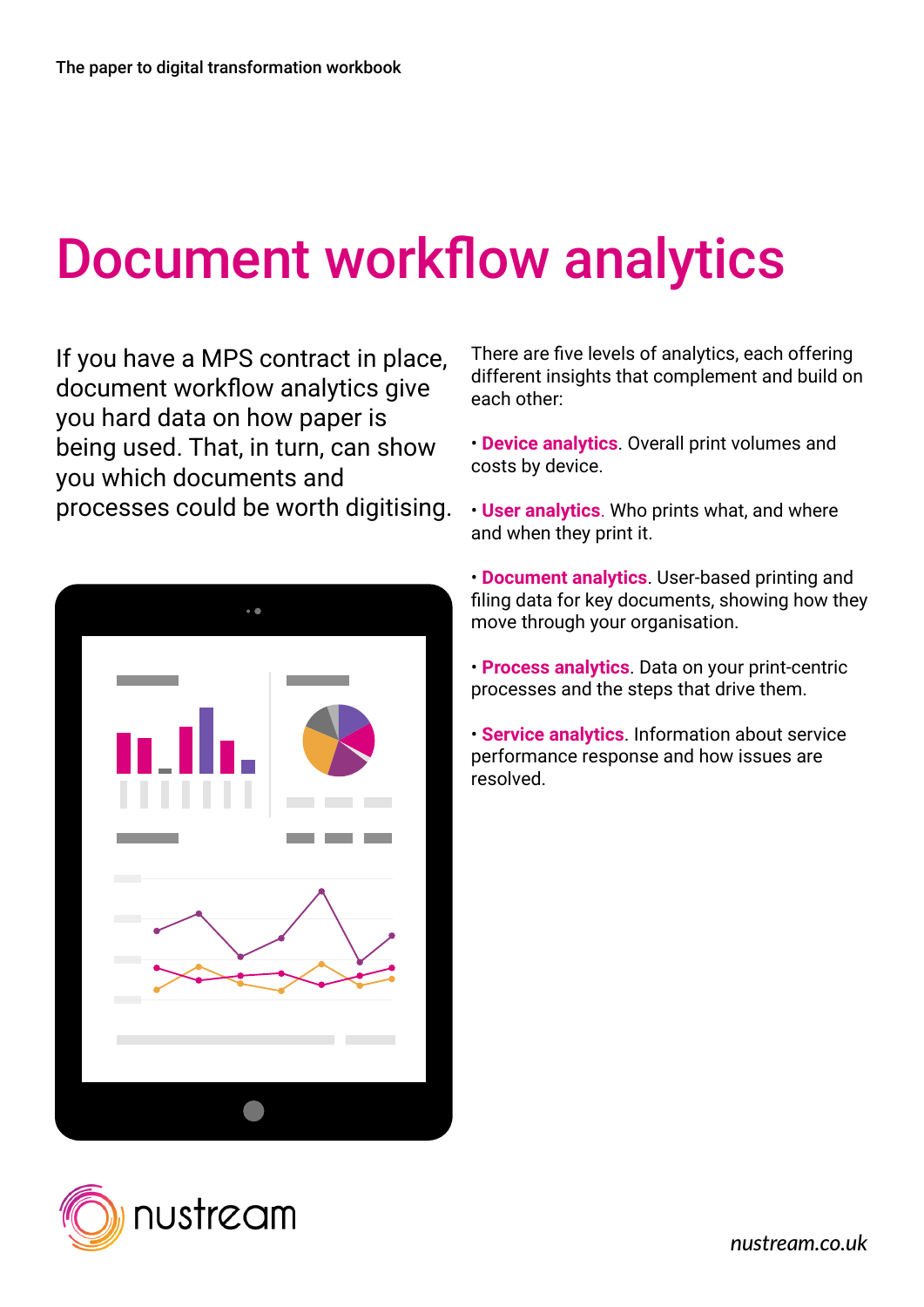# Ad-hoc and structured workflows

While some workflows have a fairly rigid structure and sequence, others are more flexible and dynamic.

Understanding the difference is essential.

| <b>Ad-hoc workflows</b>                  | <b>Structured workflows</b>                 |
|------------------------------------------|---------------------------------------------|
| Used by individual knowledge workers     | Used by teams or the entire organisation    |
| Promote personal productivity            | Promote business-wide productivity          |
| Often focus on one-off documents         | Usually involve higher volumes of documents |
| Make ad-hoc relationships more efficient | Reduce cost and increase transparency       |
| Variable number and sequence of steps    | Fixed number and sequence of steps          |

![](_page_15_Picture_5.jpeg)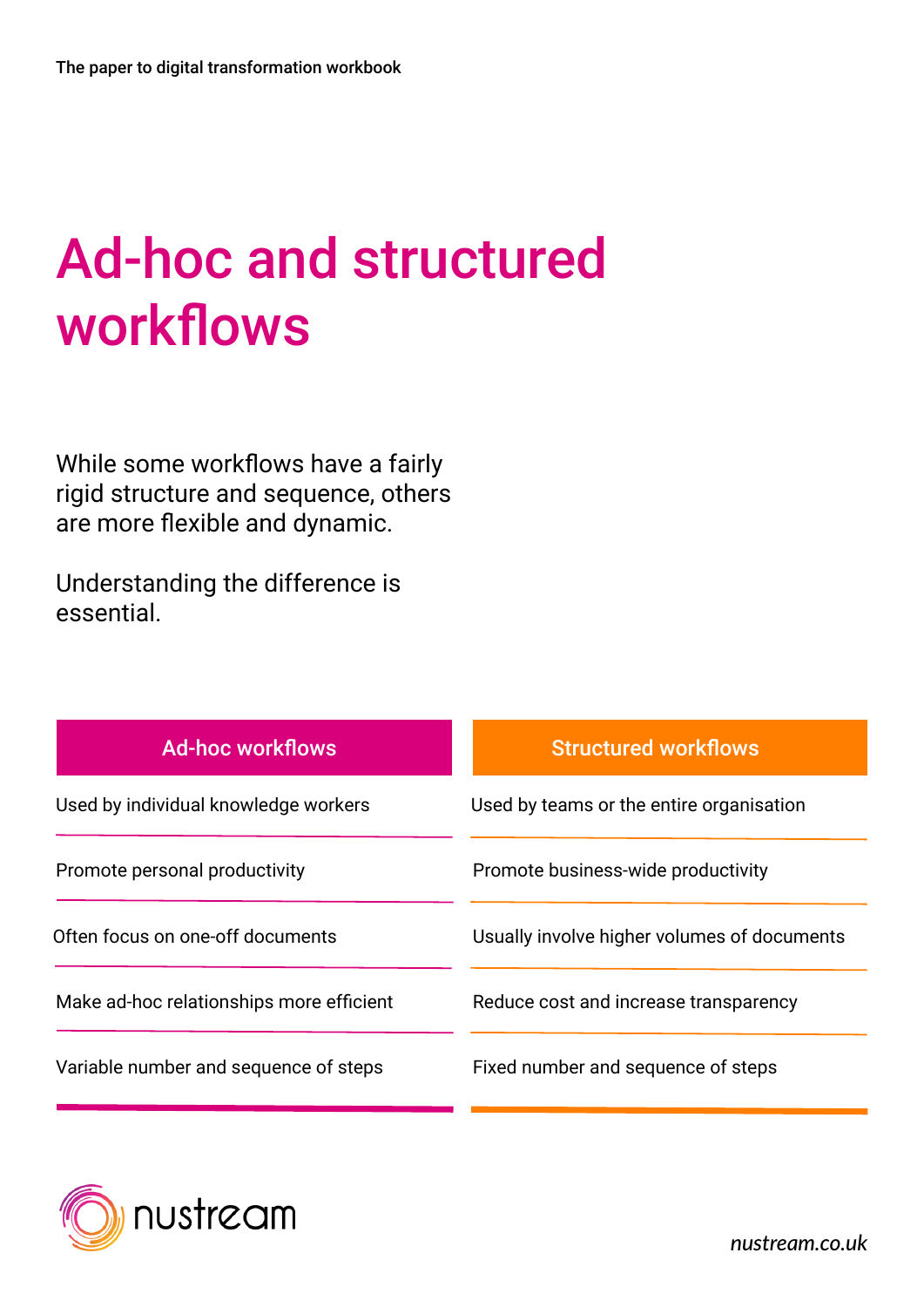# What could you change?

Remember, one size doesn't fit all.

Your opportunities to switch from paper to digital will depend on the nature of your organisation and where you currently are in the transformation journey.

Examples of tasks or processes you could digitise might include:

| <b>Process</b>                 | <b>Current state: instead of</b>                                                                                                                   | Future state: you could                                                                                                                                              |
|--------------------------------|----------------------------------------------------------------------------------------------------------------------------------------------------|----------------------------------------------------------------------------------------------------------------------------------------------------------------------|
| Approvals                      | Gathering "wet ink" signatures                                                                                                                     | Use electronic signature tools                                                                                                                                       |
| <b>Customer communications</b> | Passing customer letters around<br>the organisation and archiving them<br>on paper                                                                 | Scan customers' documents when<br>they arrive, then route and archive<br>them digitally                                                                              |
| Applications                   | Offering a PDF form that<br>respondents must download, print,<br>complete by hand and return                                                       | Gather all the necessary<br>information via online forms                                                                                                             |
| <b>Education onboarding</b>    | New recruits (or students, delegates,<br>etc.) report to a physical location,<br>where they receive printed collateral<br>and complete paper forms | Have students register online and<br>provide all material in PDF format via<br>e-mail or secure portal, so they can<br>serve themselves without your<br>intervention |
| <b>Manufacturing logistics</b> | Struggling to run a supply chain using<br>paper-based documentation                                                                                | Use e-forms and electronic work-<br>flows to make processes more<br>accurate and streamlined                                                                         |
| <b>Banking services</b>        | Conducting onboarding and<br>customer support via in-person,<br>paper-based actions                                                                | Deliver a digital mobile experience<br>via a secure portal and e-forms                                                                                               |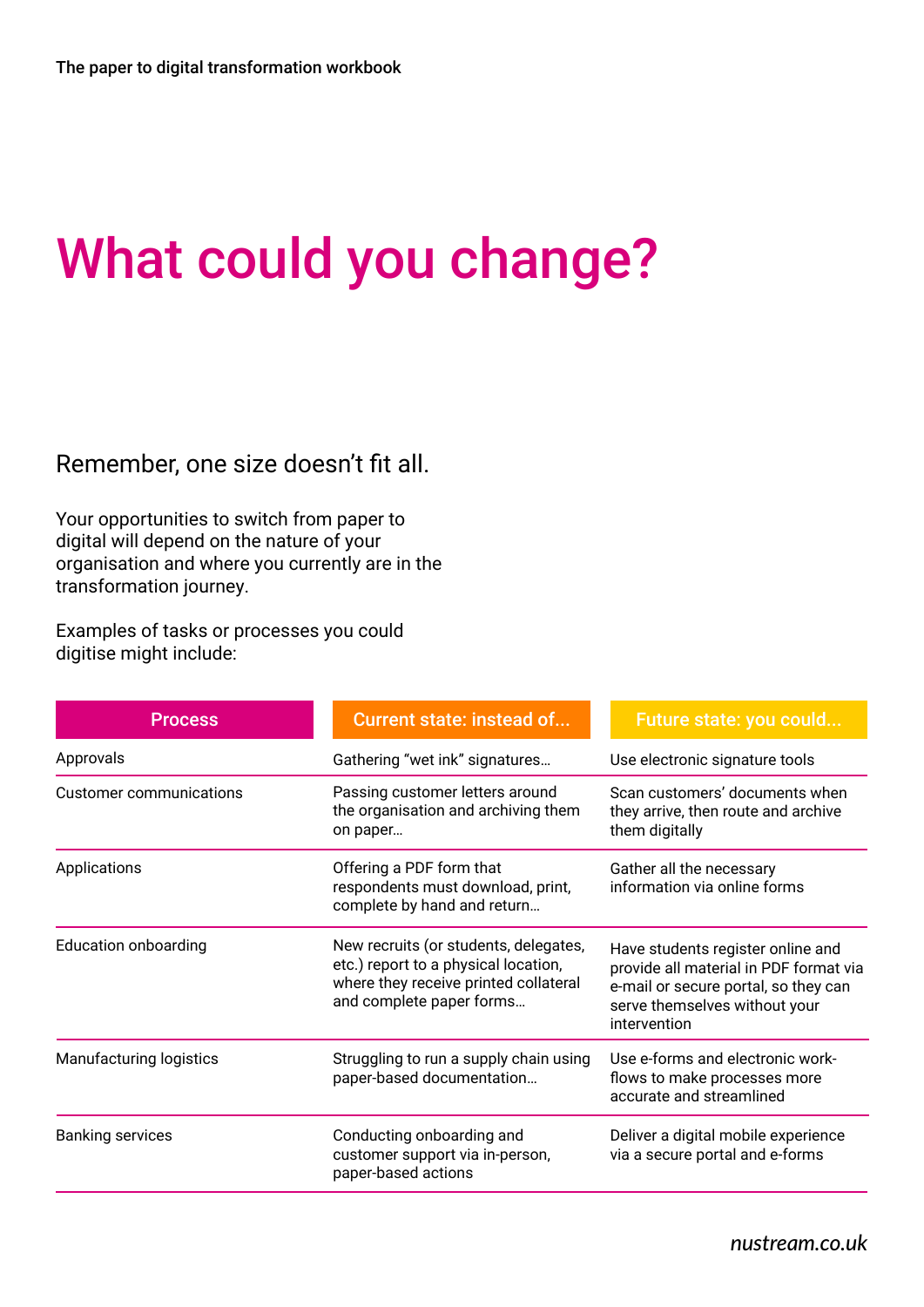# Task assignment: identify candidates for change

First, identify your top five candidate processes for digitisation in your organisation or department.

Which documents or process steps could you make digital?

Now, rank them in order of importance, then again in order of ease of transformation. Any that appear near the top of both lists could be "quick wins" that you can push through quickly to realise benefits and build the case for further change.

| <b>Process</b> | Importance | <b>Ease of transition</b> |
|----------------|------------|---------------------------|
|                |            |                           |
|                |            |                           |
|                |            |                           |
|                |            |                           |
|                |            |                           |
|                |            |                           |
|                |            |                           |
|                |            |                           |

![](_page_17_Picture_6.jpeg)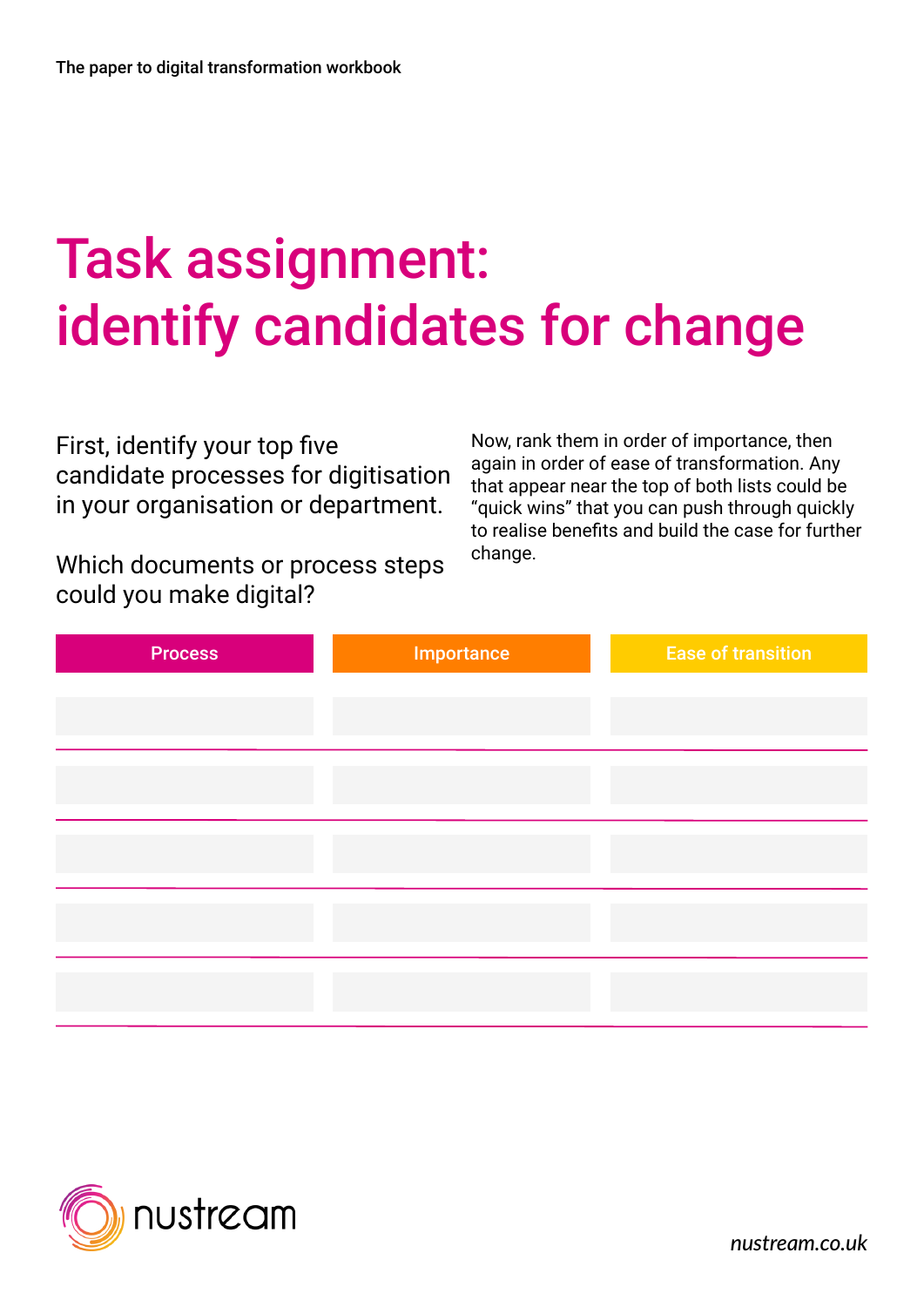The paper to digital transformation workbook

### **Educate**

![](_page_18_Picture_3.jpeg)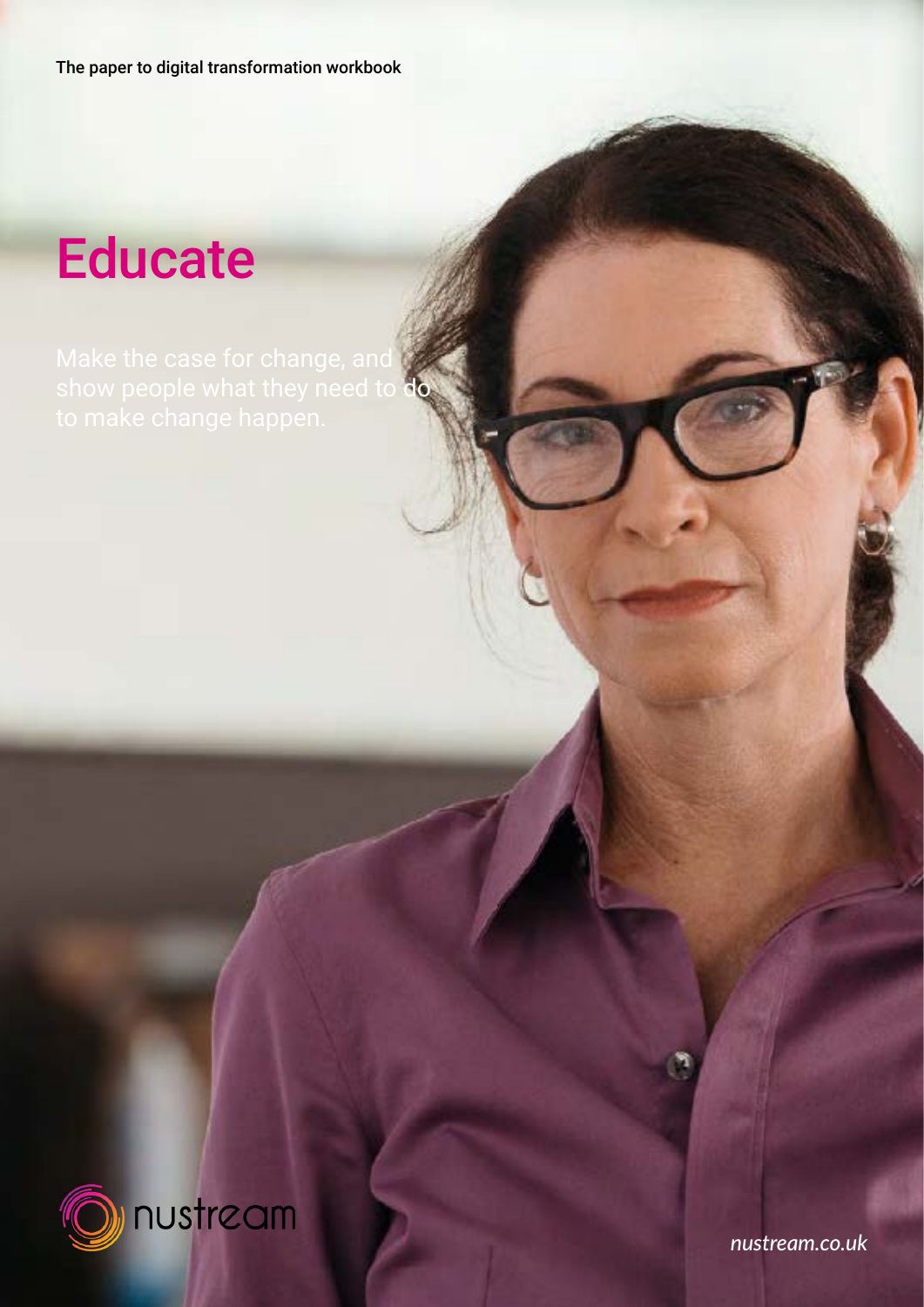# Set targets

Before you can make improvements, you need to decide what "good" looks like.

That means determining policies, setting targets and defining metrics – at the organisational and team levels and for individuals, too. Here are some examples:

Policies you might consider include:

- " When to print" policy (acceptable or appropriate reasons for using paper)

- " How to print" policy (when to use color, double-sided, high-quality, use of cover sheets, when to send to a central print facility)

- Archiving policy (which documents to retain, where, how long)

- Recycling policy

- Energy-saving policy

- Overage policy – monthly hard cap, or per-copy charge if printing goes over a specified volume

Targets / metrics you could use:

- Reduction in print volume (such as by team, document type or individual; one-off or year-onyear; percentage or absolute; focus on print waste or duplicate printing reduction)

- Reduction in consumables used (paper, toner)

- Device usage; more users per device means a smaller print fleet

- Energy savings, carbon-footprint reductions, trees saved

- Cost savings
- Reclaimed storage space

- Increased use of scanning

- Number of documents diverted from the print stream and handled digitally

Targets at the individual level can help people understand what they have to do to make change happen. However, it's vital to respect the role of printing in people's daily activities – balance is key in achieving your overall objectives. The last thing you want is to drive users to costly workarounds such as printing at home or offsite service providers.

![](_page_19_Picture_21.jpeg)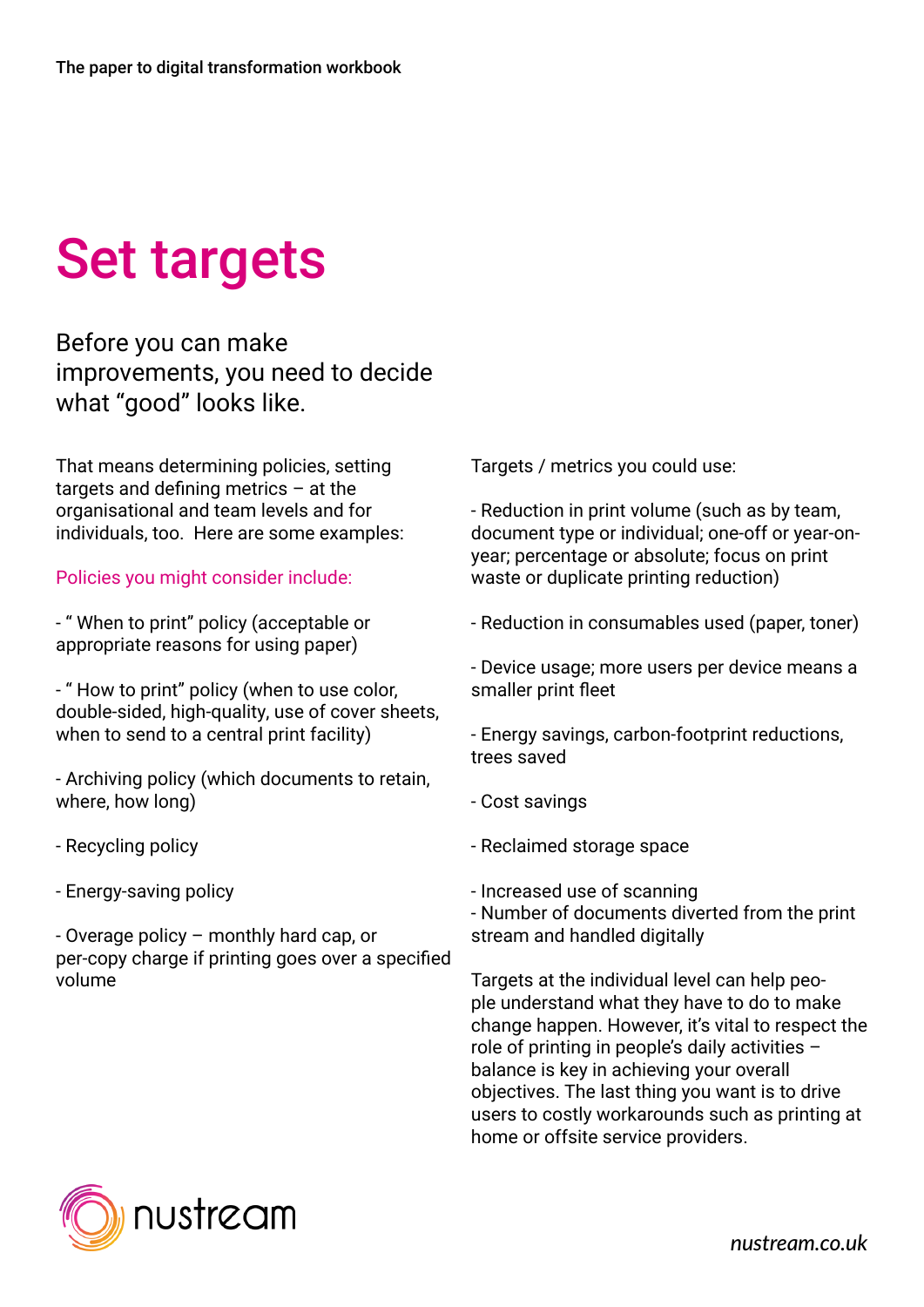# Task assignment: metrics and targets

Identify three high-level metrics you could use to assess your progress, and targets you could set for each one.

What data can you use to make sure targets are realistic and achievable?

| <b>Metric</b>         | Target                          | <b>Source of data</b>            |
|-----------------------|---------------------------------|----------------------------------|
| Overall print volumes | Reduce by 30% within six months | Managed print services dashboard |
|                       |                                 |                                  |
|                       |                                 |                                  |
|                       |                                 |                                  |
|                       |                                 |                                  |

![](_page_20_Picture_5.jpeg)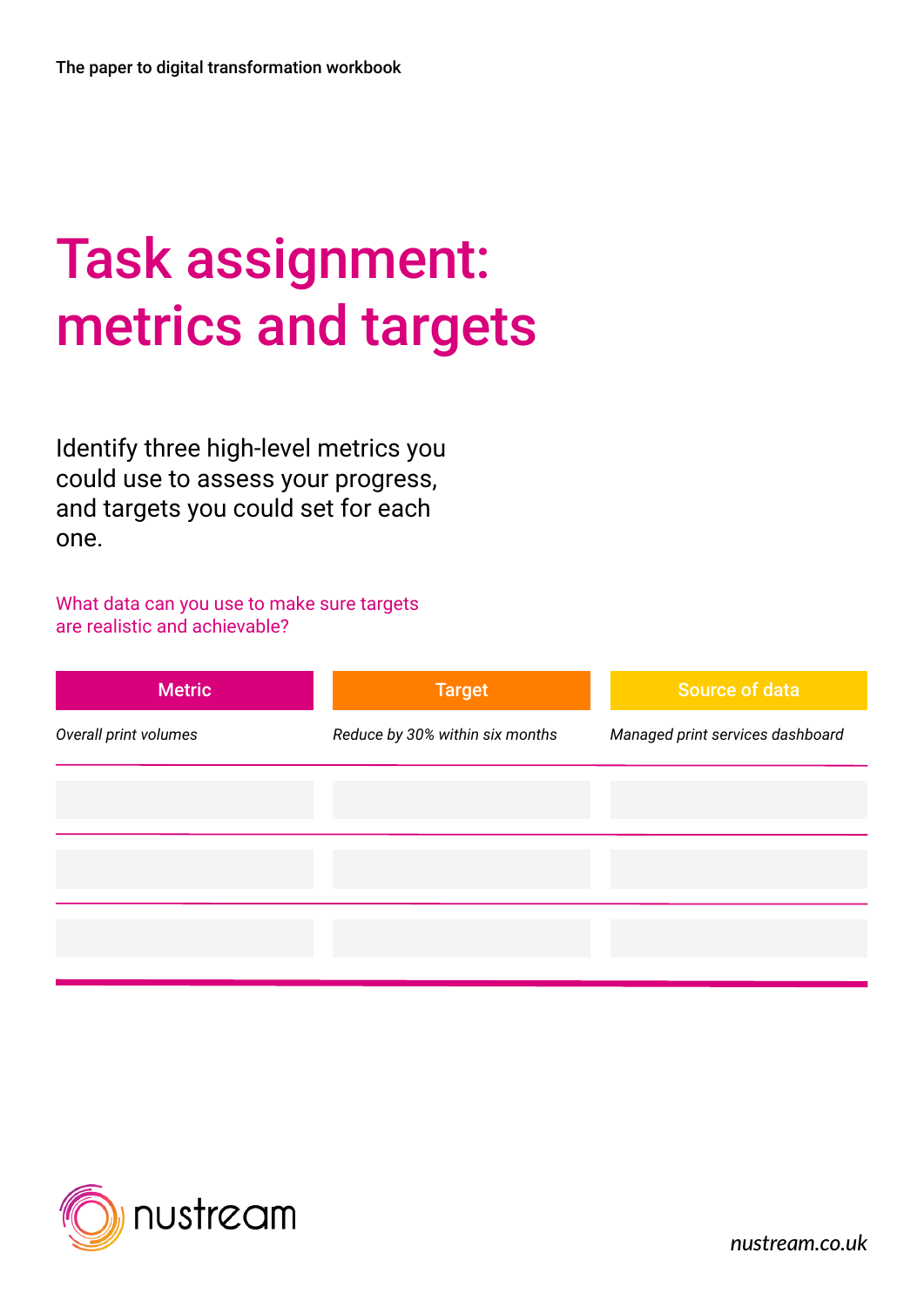# Change user behaviours

The best way to encourage behavior change is to give people ownership and control. If they know the targets they're working toward, and how to achieve them, you're already halfway to success.

However, there will be times when you need to be more proactive. For example, you may need to build awareness of the reasons for change, as well as what will change.

Email, intranet content and e-learning programs can all help to spread the word. A simple online "cheat sheet" could summarise the "dos and don'ts" of printing, or present a decision tree or Q&A flowchart to help people resolve helpdesk-style questions, or make decisions on how and when to print.

Sometimes, it might even be necessary to offer people incentives to change. For example, you could award a prize to staff or teams who perform best against their goals. This is a basic, but too often forgotten, aspect of change management.

![](_page_21_Picture_6.jpeg)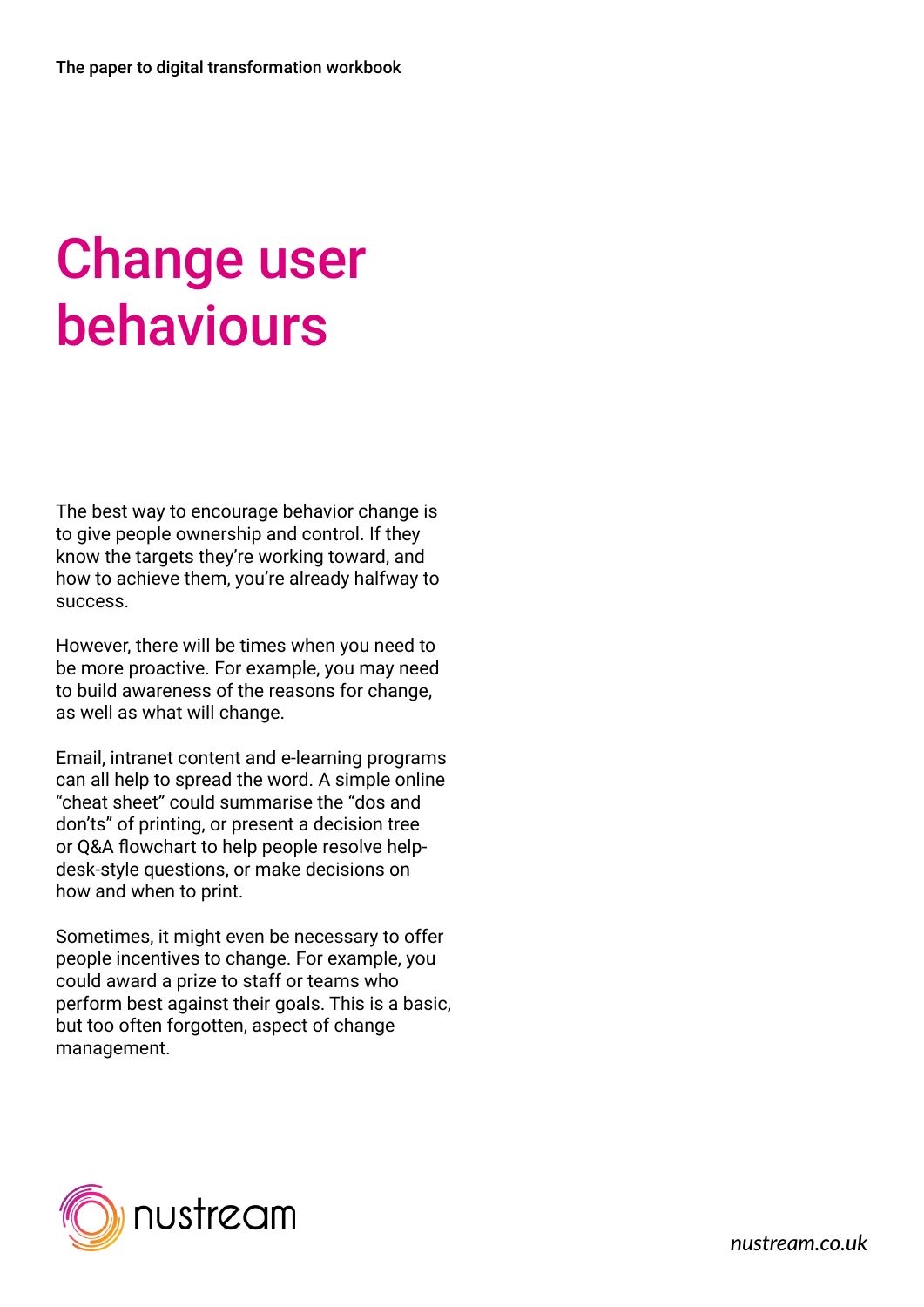# Change champions

A change champion is the public face of your digitisation project within the organisation. They use their abilities and profile to build awareness and enlist broad support.

Change champions help carry the digitisation message beyond IT; they may well be a department or team leader who wants to make their area more productive.

More important than title or seniority is:

- An understanding and appreciation of your digitisation project and the goals you're trying to achieve.
- Communication skills, so they can reach people at every level.
- Charisma and energy, so they can generate enthusiasm and positive commitment to the change.
- Respect and credibility within the organisation, so people listen when they talk.
- Time to devote to the project and a reason to help, so you're not left high and dry once the project starts.

![](_page_22_Picture_10.jpeg)

| $ \overline{ }$<br>$\overline{\phantom{a}}$<br>E<br><u>است</u> |  |
|----------------------------------------------------------------|--|
|                                                                |  |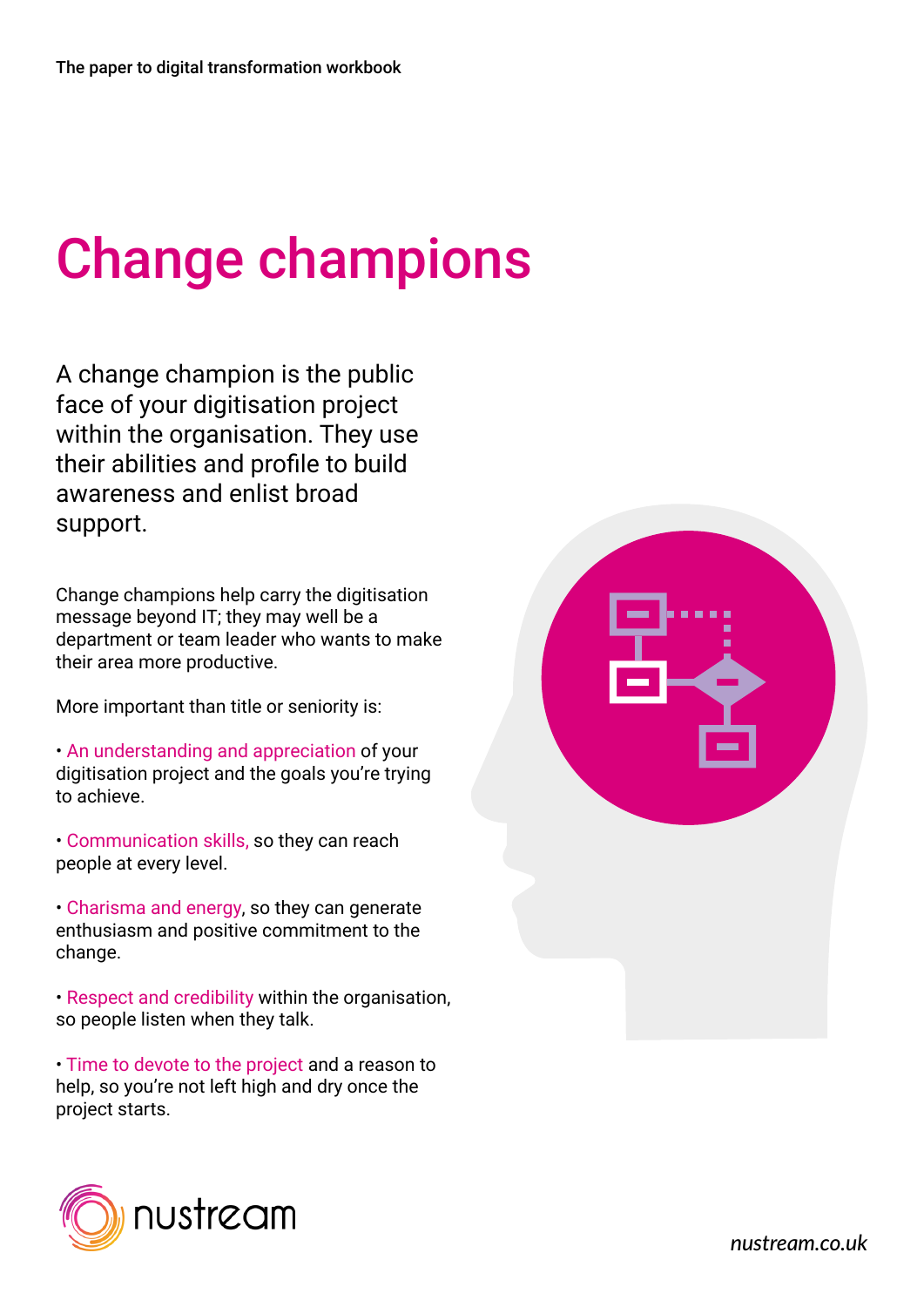# Get management buy-in

If your change is to succeed, it will need management at many levels to put their weight behind it. The more transformative your project, the more important this becomes.

![](_page_23_Picture_3.jpeg)

Typically, you'll need to cover three bases: technical, business and financial aspects.

If you're in charge of IT, or have an IT management role, you might already have the technical side covered.

But unless your change is so local or tactical that it's covered by your own budget, you're also going to need buy-in from:

• Someone with high-level business authority (e.g. a C-level executive)

• Someone with financial authority and a good view of potential savings

Ultimately, the manager of each affected line of business needs to get behind the initiative too. Initially, it makes sense to focus on departments or lines of business that are print-intensive and have high visibility – human resources, accounting and compliance are good examples.

![](_page_23_Picture_10.jpeg)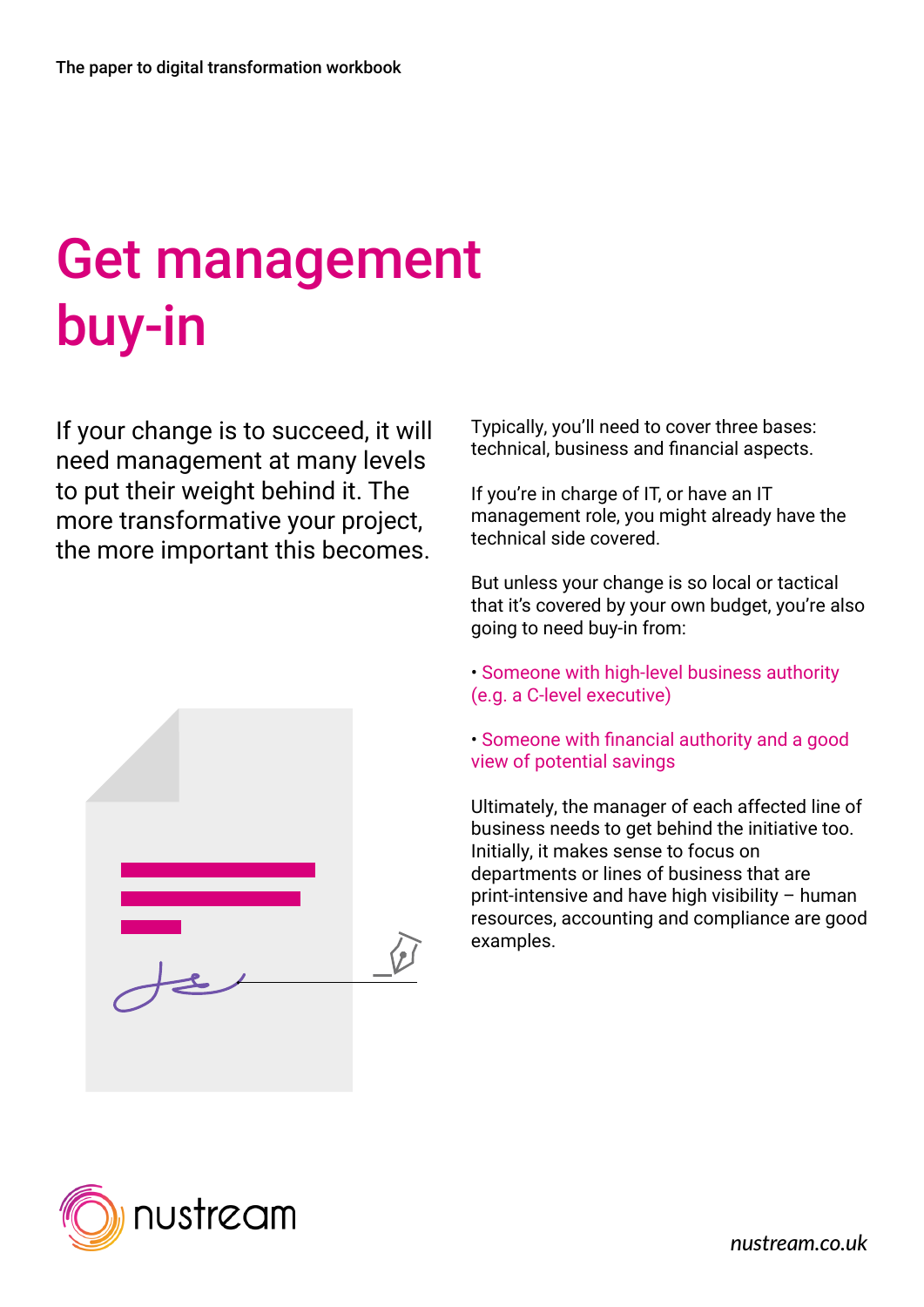# Task assignment: identify supporters

Identify three potential change champions or senior sponsors, and consider how and why they'd help or support your project.

| <b>Name</b> | How could they help? | Why would they help? |
|-------------|----------------------|----------------------|
|             |                      |                      |
|             |                      |                      |
|             |                      |                      |
|             |                      |                      |
|             |                      |                      |
|             |                      |                      |
|             |                      |                      |

![](_page_24_Picture_4.jpeg)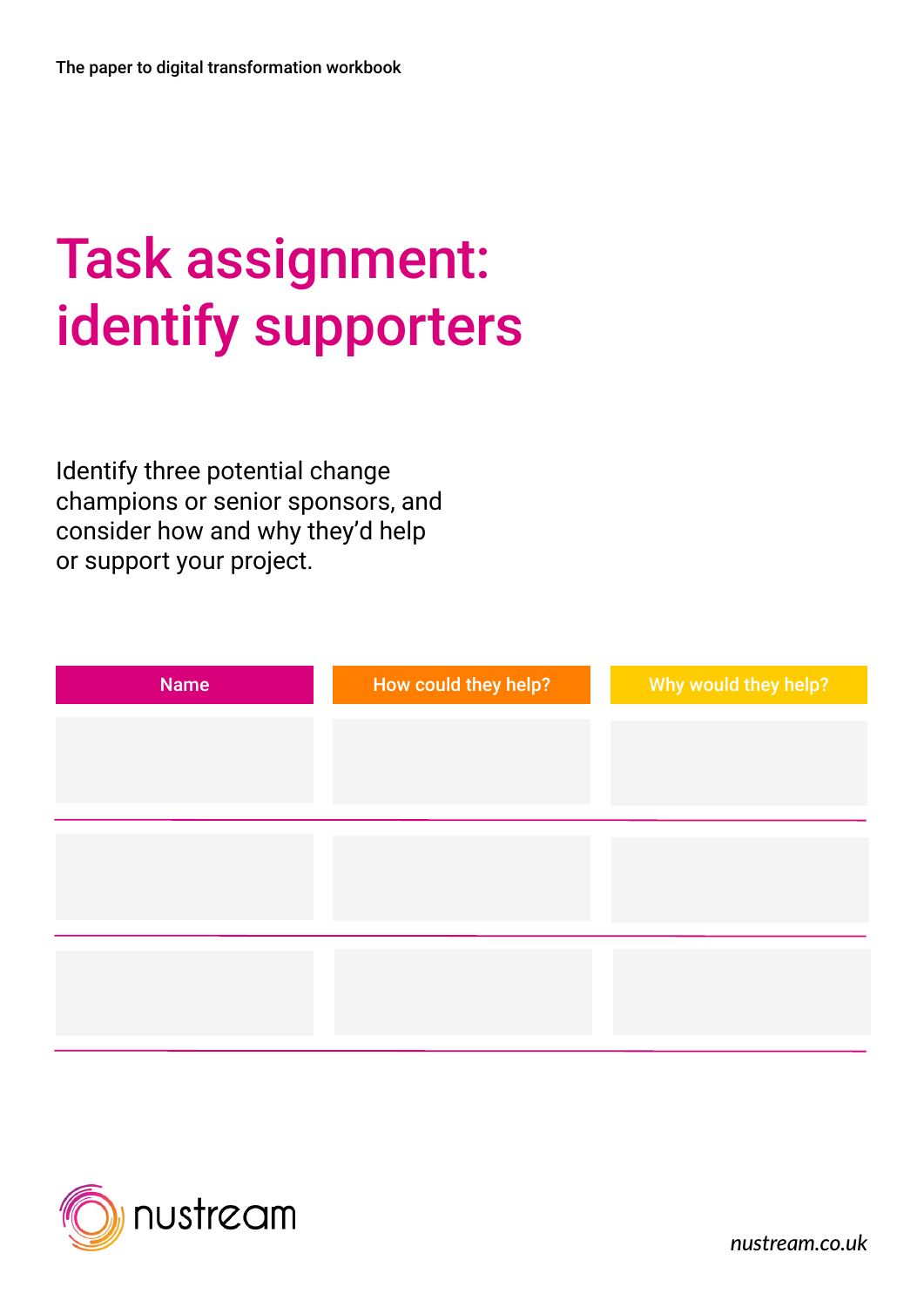#### **Execute**

**Remove paper from your workflows** and replace it with alternatives **based on digital technology.** 

![](_page_25_Picture_3.jpeg)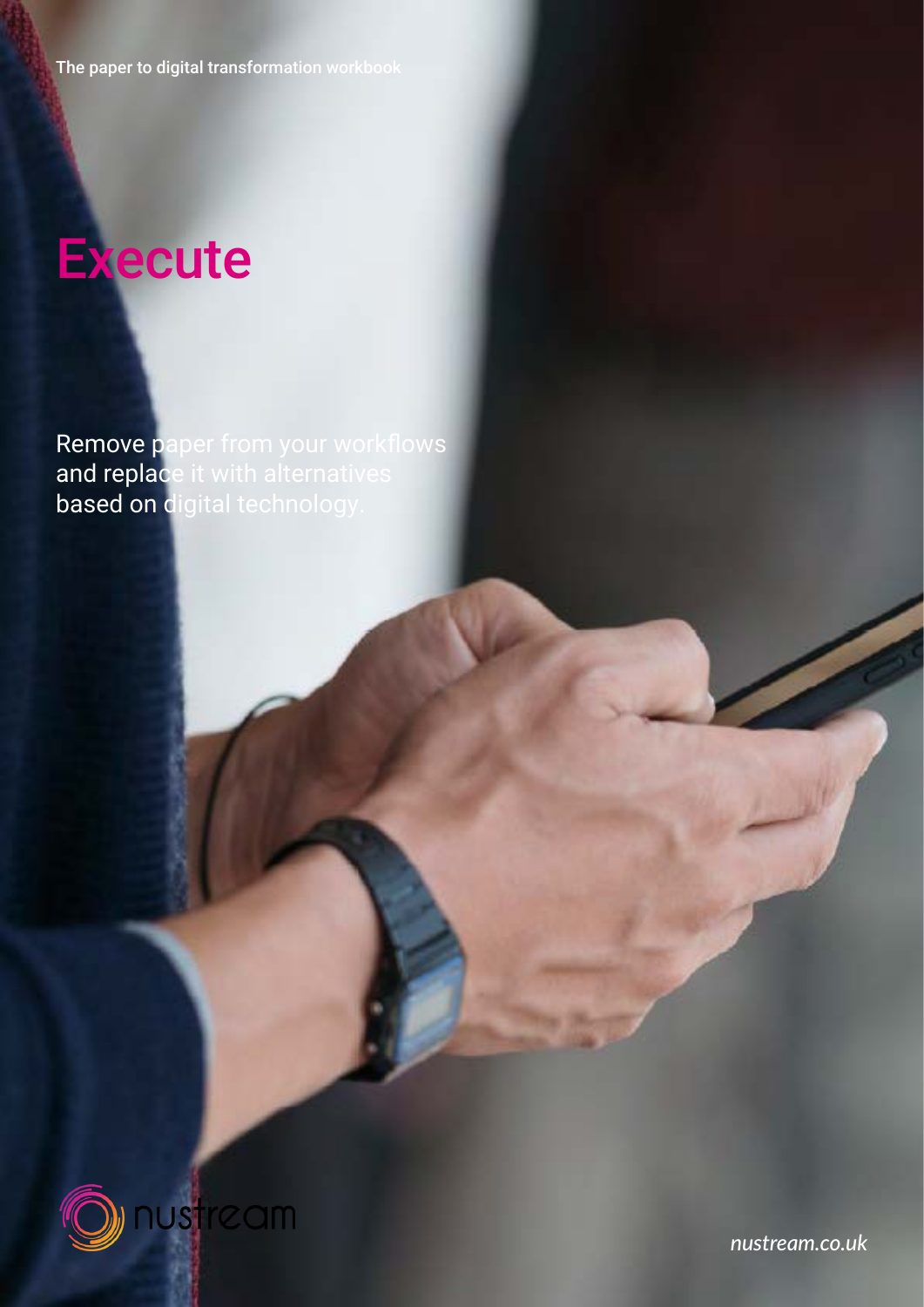#### The people-to-paper API

Although paper is still widely used by many businesses, it's rarely the best way to work. Think about it  $-$  if you were setting up your business from scratch today, would you design paper into your processes?

When important processes are paper-based, people can't easily access information, and it's harder to share that information across teams – especially when those teams are global, mobile or outsourced. Paper imposes unnecessary barriers between people and their work processes; or between different functions within the organisation, creating "silo" systems. It's inefficient, and it's frustrating to work around, too.

Borrowing a metaphor from computing, we call this the "people-to-paper API." An API (application programming interface) is a gateway between two digital services that need to work together or share information. The better the API, the smoother the operation  $-$  but the API between people and paper is rarely that efficient. As part of paper-to-digital transformation, you'll probably want to replace the people-to-paper API and take paper out of the loop when it makes sense.

Providers of next-generation managed print services, such as Xerox, have experience guiding organisations on their paper-to-digital journey. MPS serves as a connection across documents, processes, information, and users. In the right hands, MPS is a platform for innovation and a path from paper to digital ways of working.

![](_page_26_Picture_6.jpeg)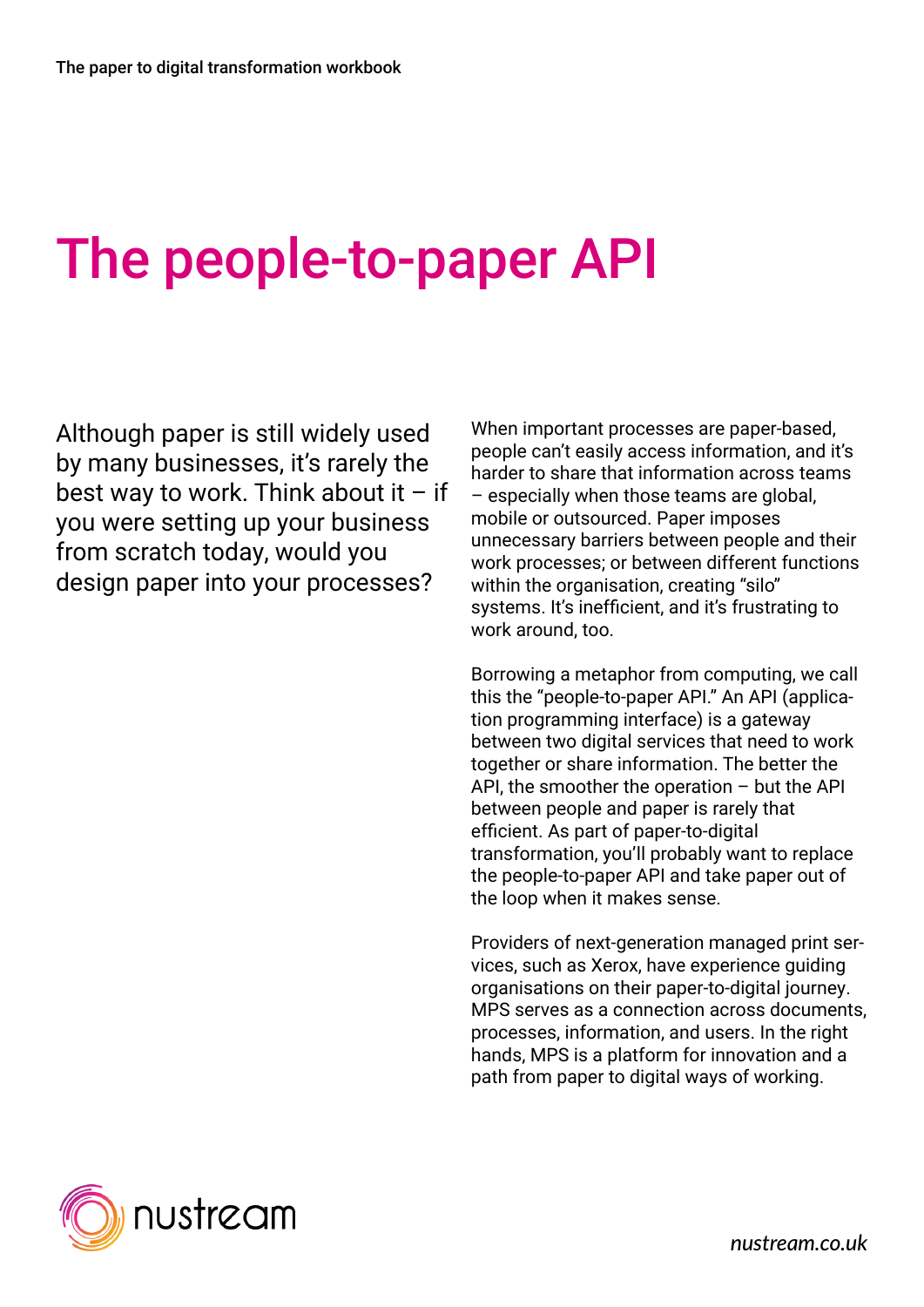# Task assignment: identify your people-topaper API

Take some time to discuss and consider these questions:

Where are the people-to-paper APIs in your organisation?

Which teams and functions are most affected (i.e which people or teams are most impacted by paper)?

What information is "passed over the API?" (Do users spend inordinate amounts of time finding, transcribing, and keystroking information contained in documents?)

Who could help you build a digital "bridge" that would make the API obsolete?

![](_page_27_Picture_7.jpeg)

![](_page_27_Picture_8.jpeg)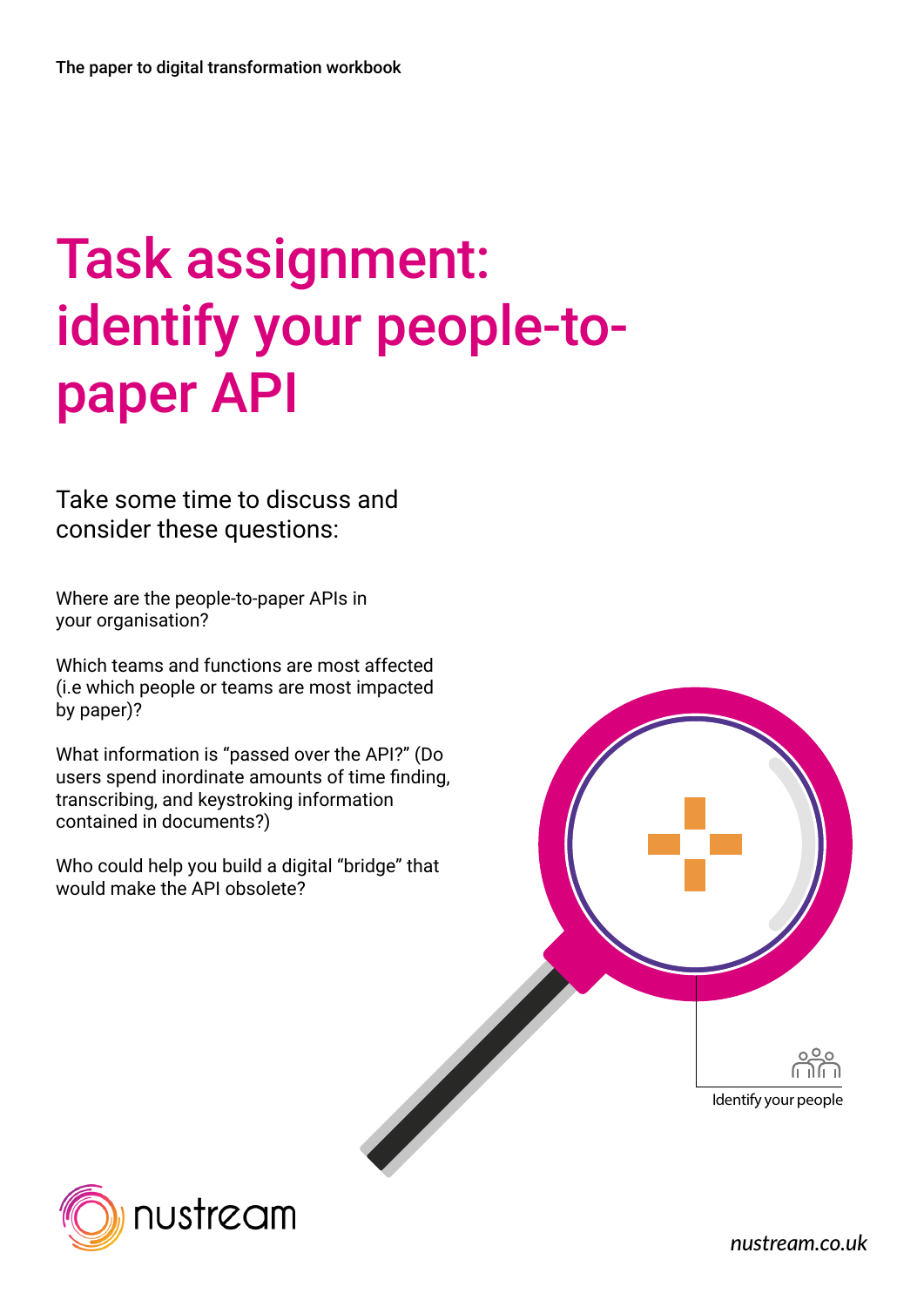# Why do people use paper?

If you want to replace paper, you first need to understand the functional role that it plays in people's work.

So it's worth considering the five main reasons people use paper:

• To annotate documents by adding comments, feedback or proposed amendments, or signing them for legally binding purposes

• To read documents, either now or later, perhaps somewhere users can't access a computer or other device

• To save documents, either to keep them safe permanently (archiving) or to remember them for later use

• To share documents with other people, meeting members, project teams, partners or customers

Crucially, all these purposes can also be met by digital solutions  $-$  by better applying the technology you have today, adding new functionality or extending the reach of your digital infrastructure so the desired capability is always accessible.

Once you've done that, the challenge will be to encourage adoption of the digital methods, even among those people who are psychologically attached to paper. For them, it's not just about doing things digitally, but also their experience of doing them.

![](_page_28_Picture_10.jpeg)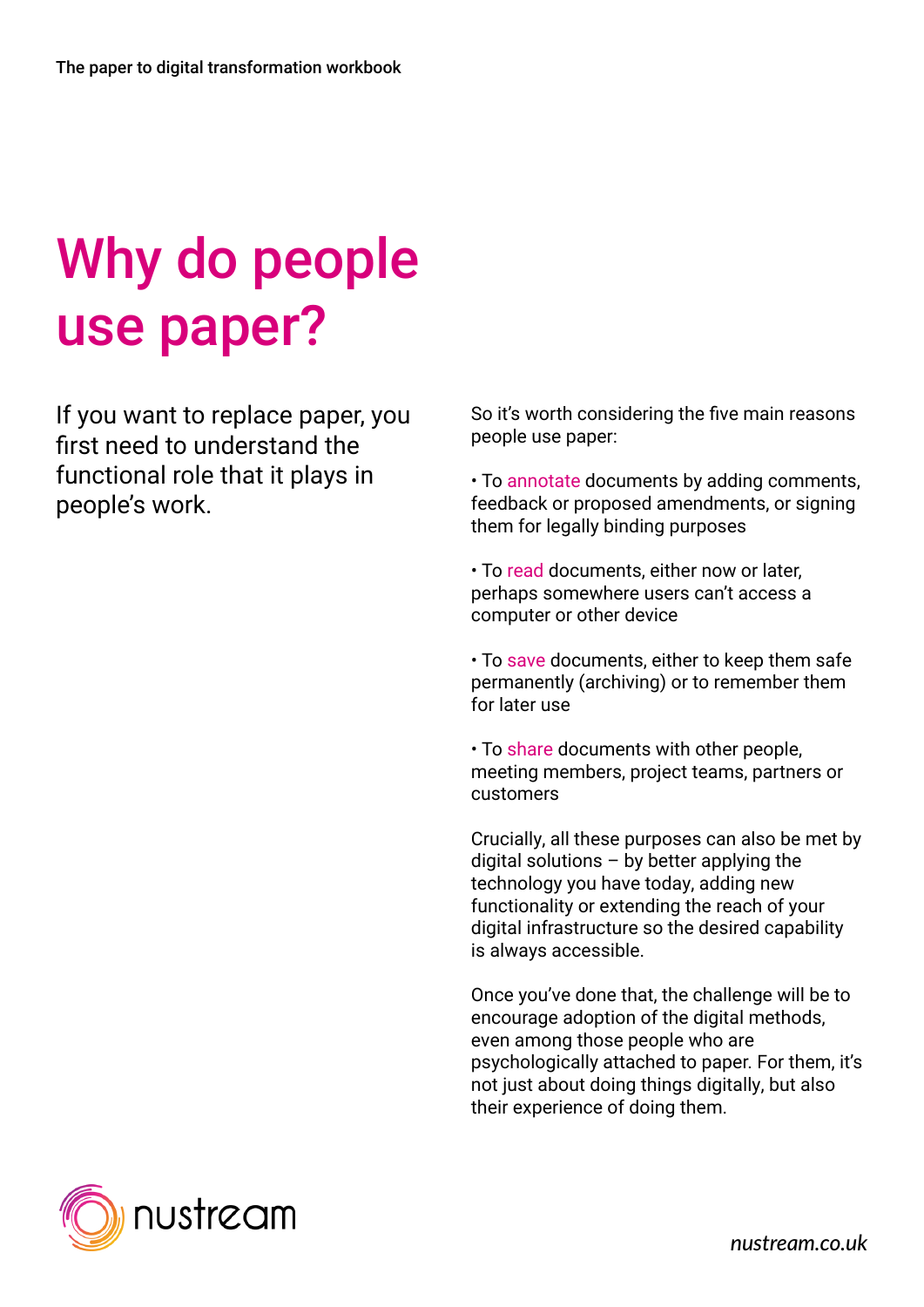# Phased introductions and pilot projects

Some processes are simply too large or complicated to be changed quickly. If changing everything in one go would be risky, consider targeting just one stage of a process first. Then, once that stage has been transformed, move on to the others.

It may be slower, but if it avoids the risk of business disruption or data loss, that's probably a wait worth having.

Pilot projects can be used to trial digitisation approaches within a targeted area – whether that's a process, building, department, state or country. Once your success case is validated, you can roll out the same approach to other areas.

Phased introductions and pilots also have the benefit of highlighting the sort of challenges your initiatives will typically face, so you can prepare for similar situations in the future.

![](_page_29_Figure_6.jpeg)

![](_page_29_Picture_7.jpeg)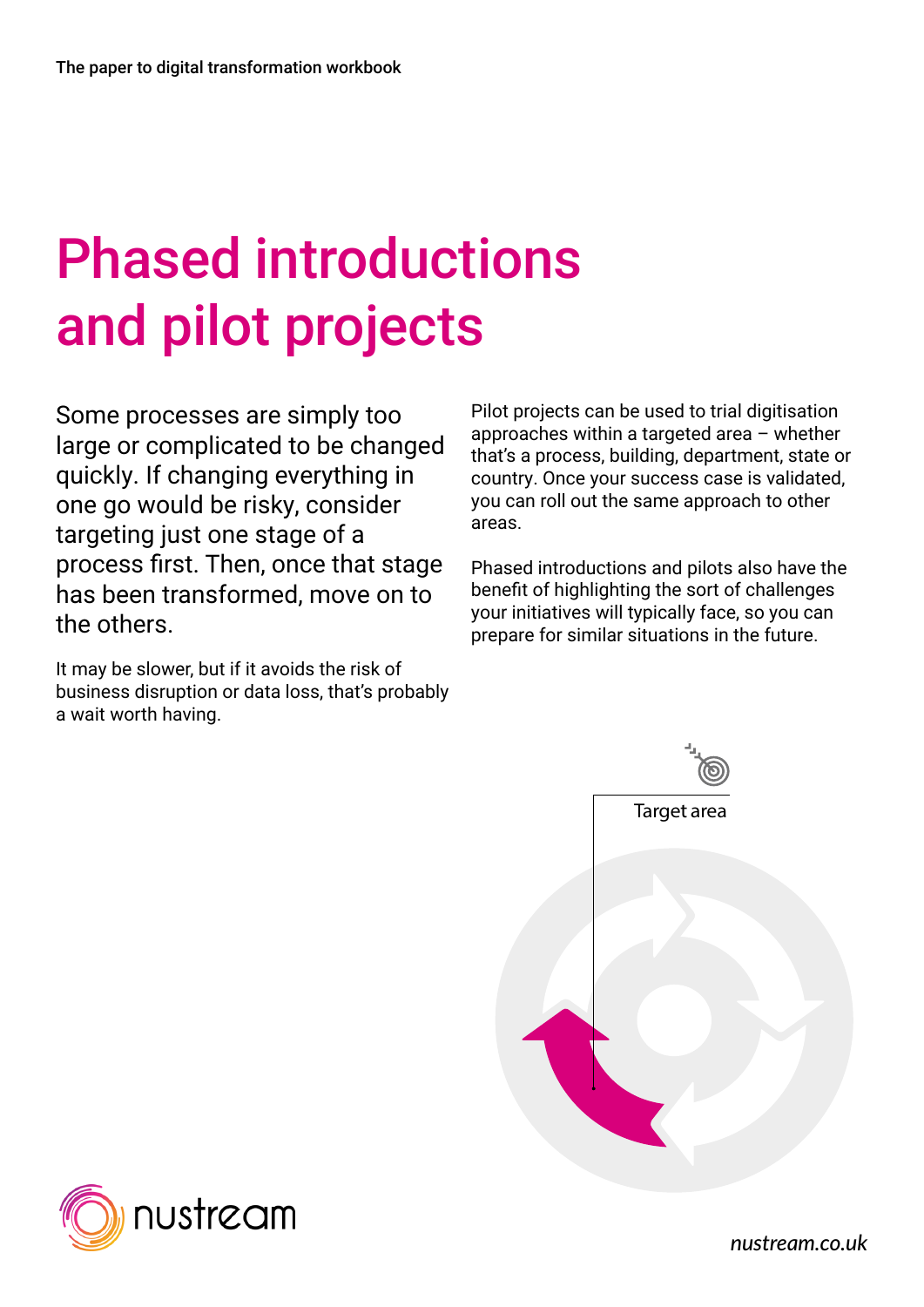# Task assignment: encourage buy-in

Execution will only succeed if everyone within the affected group is on board. Unless your change is very minor or localised in scope, this will be a big job, and it's important to take it seriously.

As a first step, list the teams, managers and individuals who will be affected by the planned change, and determine how each one will be affected. How will their work change? What will they need to do differently from day to day?

Now, for each team or person, consider which benefits of change are most significant, or most directly relevant to their work. How can you express each benefit so they can easily understand and relate to it? An experienced MPS provider can offer valuable assistance with this analysis.

To give one simple example, if you're switching to a cloud-based document management system, people may need to get used to keeping their files there, rather than on their own desktops. They'll also need to remember their logins and consider when they'll need internet access. But the benefit is that they'll be able to work wherever and whenever they want, with no more worries over information security, version control or managing their own backups.

If you feel the pros might not outweigh the cons for certain people (at least in their perception), consider what incentives you could offer that might encourage them to change.

![](_page_30_Figure_7.jpeg)

![](_page_30_Picture_8.jpeg)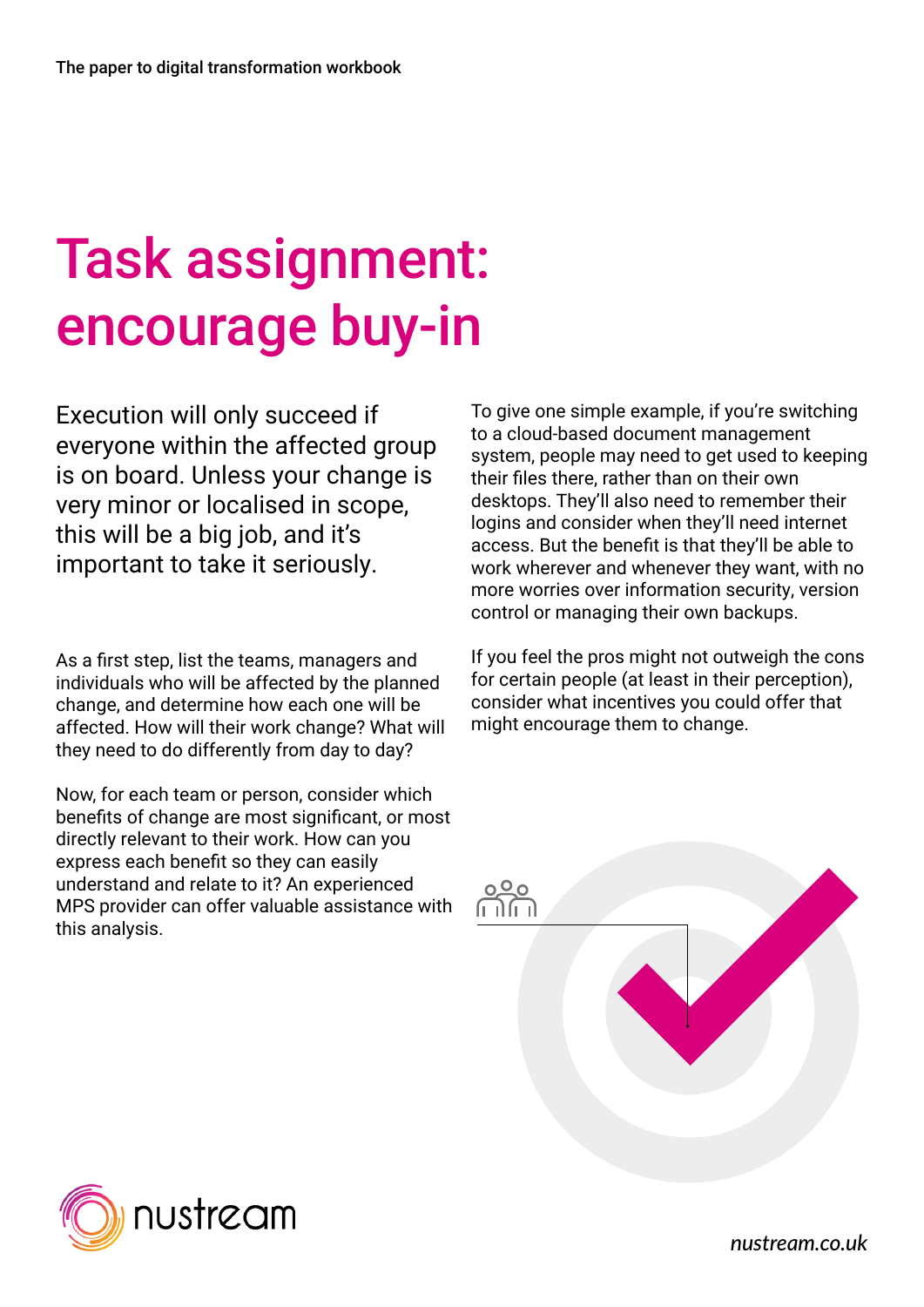#### Improve

Once you've successfully switched some of your tasks and processes from paper to digital, you can explore the potential for more wide-ranging change projects to automate and simplify key business workflows.

![](_page_31_Picture_3.jpeg)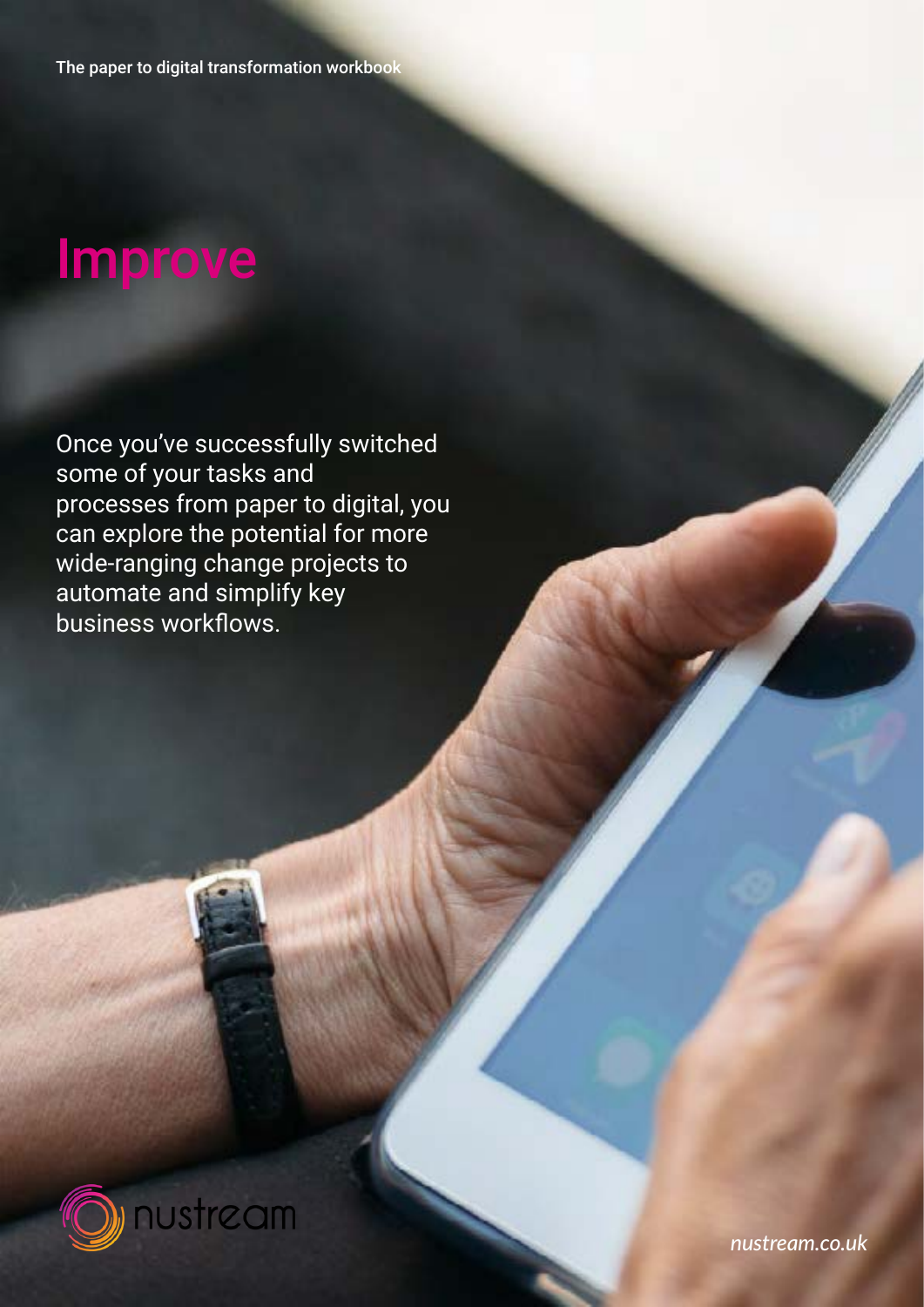# Analytics shows the way

Many ideas for further improvement can come from data on how paper and printing are being used within your organisation.

MPS tools generate data that can show you how much you're printing and the cost. This often reveals some surprising findings, such as a disparity between estimated and actual print volumes; or usage per device across a building or department.

User analytics go a level deeper, showing you who is printing what and when. That can open up opportunities to tighten up security, increase automation and spread printing best practices, or simply monitor print usage to make sure your previous changes are taking root.

Document analytics uncover the story behind users and devices, showing you the role that printed documents and their associated processes play in your organisation.

Finally, custom dashboards make sense of it all by consolidating key information in a single, intuitive view and highlighting key trends and findings, so you can make better management decisions without wading through reams of data.

![](_page_32_Picture_7.jpeg)

![](_page_32_Picture_8.jpeg)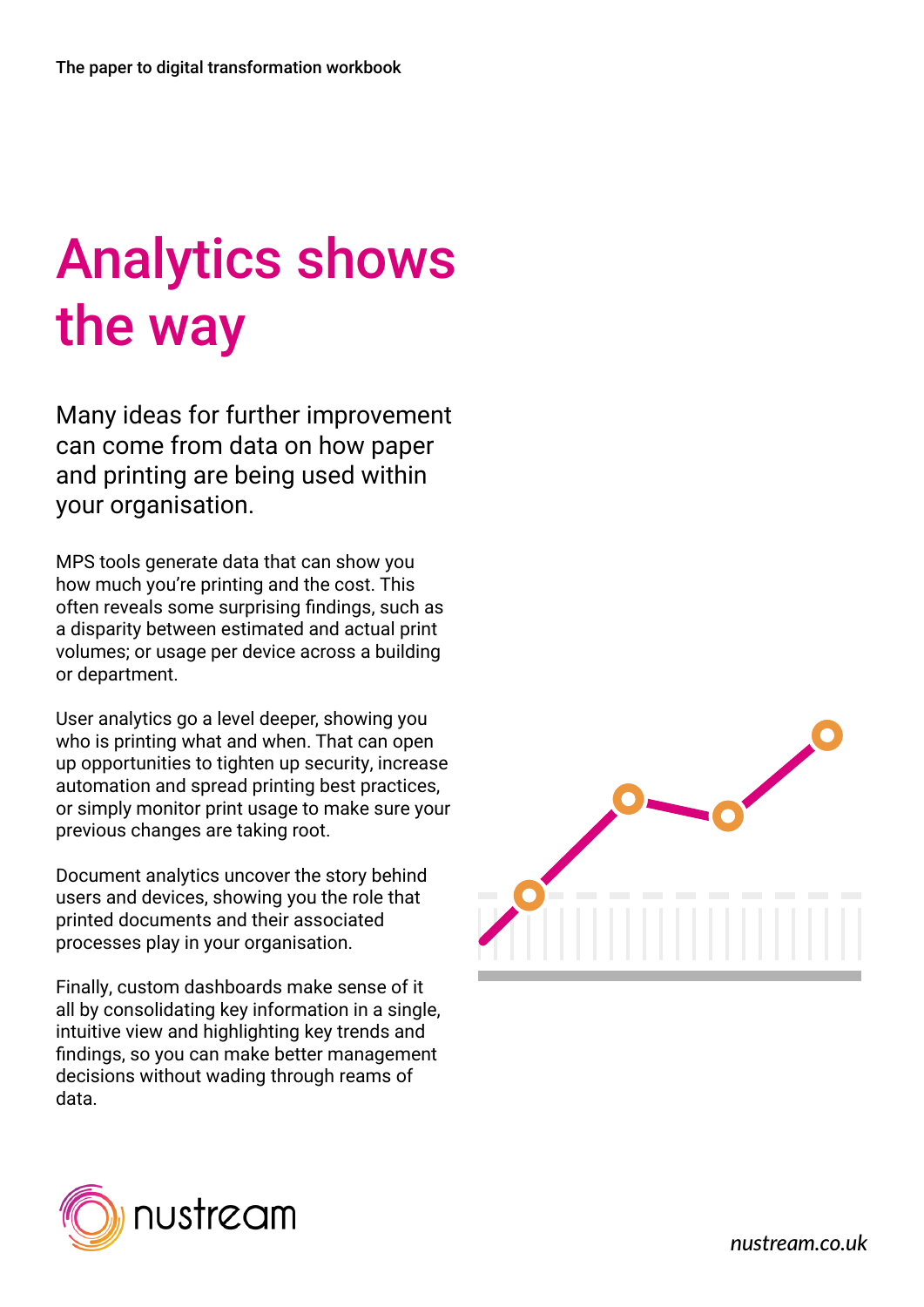### Workflow automation

Workflow automation means using digital technology to streamline or fully automate a business process, ensuring that everything happens on time and in sequence.

Workflow automation from Xerox focuses on reducing or eliminating human involvement in repetitive document-intensive activities, enabling the processes to run more efficiently, and freeing up workers to focus on higher-value tasks.

Automation often follows naturally from lower-level changes, such as digitising certain process steps or establishing basic MPS. Once the technology is in place, you can start to evaluate the other benefits it might provide.

Simpler, generic processes often represent "low-hanging fruit"  $-$  that is, strong candidates for automating first. More complex, business-specific processes involve more work and may be better handled in phased stages or as a discrete structured project.

![](_page_33_Picture_6.jpeg)

![](_page_33_Picture_7.jpeg)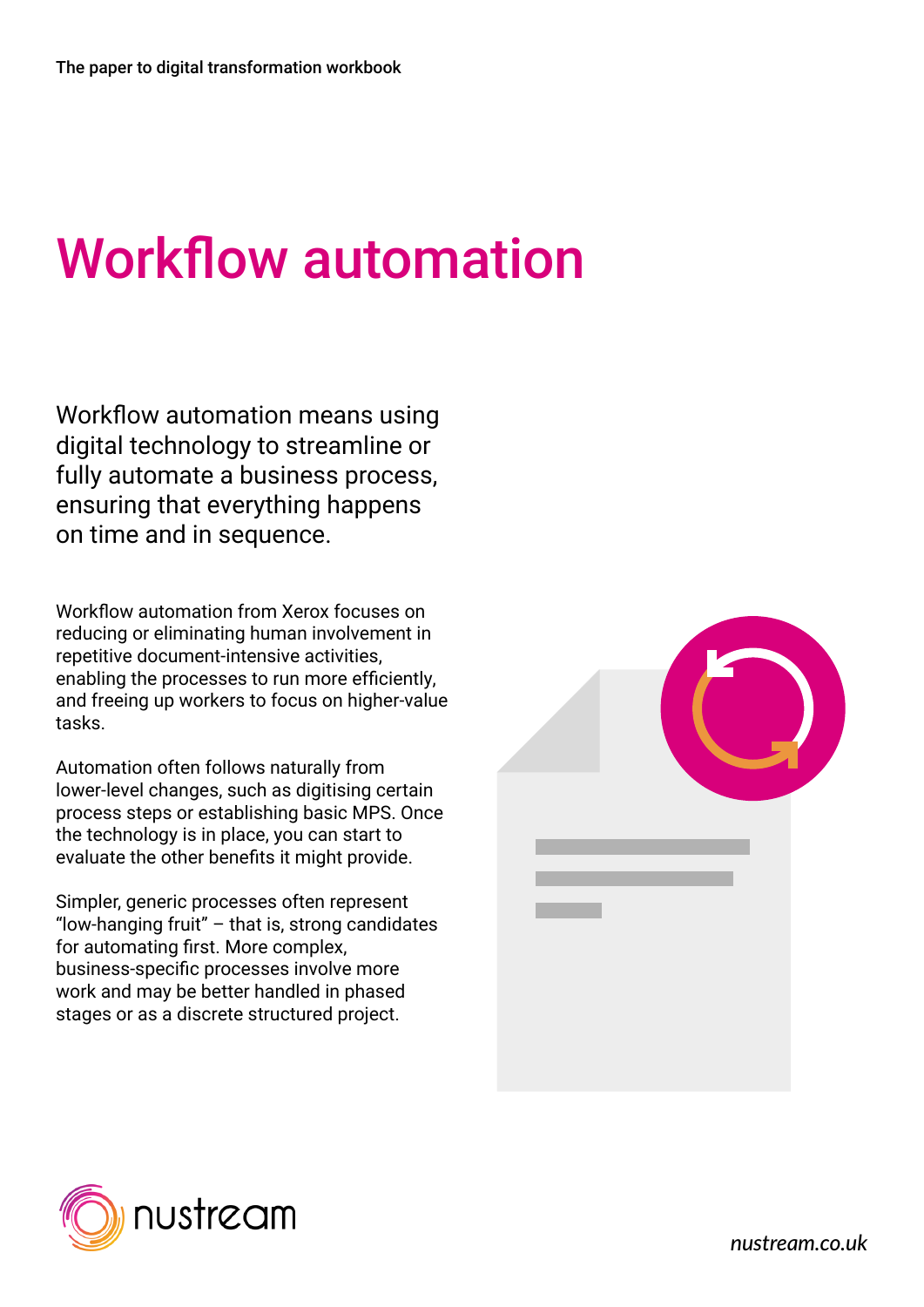# **Overcoming** resistance

The more wide-ranging your change, the more likely it is that people will resist it. So it's worth considering where that resistance comes from, and how you can overcome it.

Above all else, people fear what they don't know. To allay their fears, you need to make sure they understand what the change actually involves, by clearly communicating the drivers, aims and benefits of change, as well as the tactical "who, what, when and how." If you don't, rumors and hearsay will fill in the blanks. You need to make the future exciting rather than daunting, and the past "old hat" rather than comforting.

Some other points to consider are:

• People do what works. Is the new process clearly better? Are there teething troubles to address? Are people trying to work around it, and if so, why?

• People do what helps. Are people finding the experience of using the new process positive? Have you asked them? Are there functions they have lost, or believe they've lost?

• People do what they want. They don't like being pushed around, and they like to feel they own the work they do. Have you involved them in decisions?

People will always ask, "What's in it for me?" So have your answer ready – for example:

- You'll be able to get your work done quicker.
- The new process is easier and simpler to use.
- There's less to remember and less that can go wrong.
- You can do more of what you're good at.
- You can now work from anywhere, and you're no longer tied to your computer and desk.

![](_page_34_Picture_14.jpeg)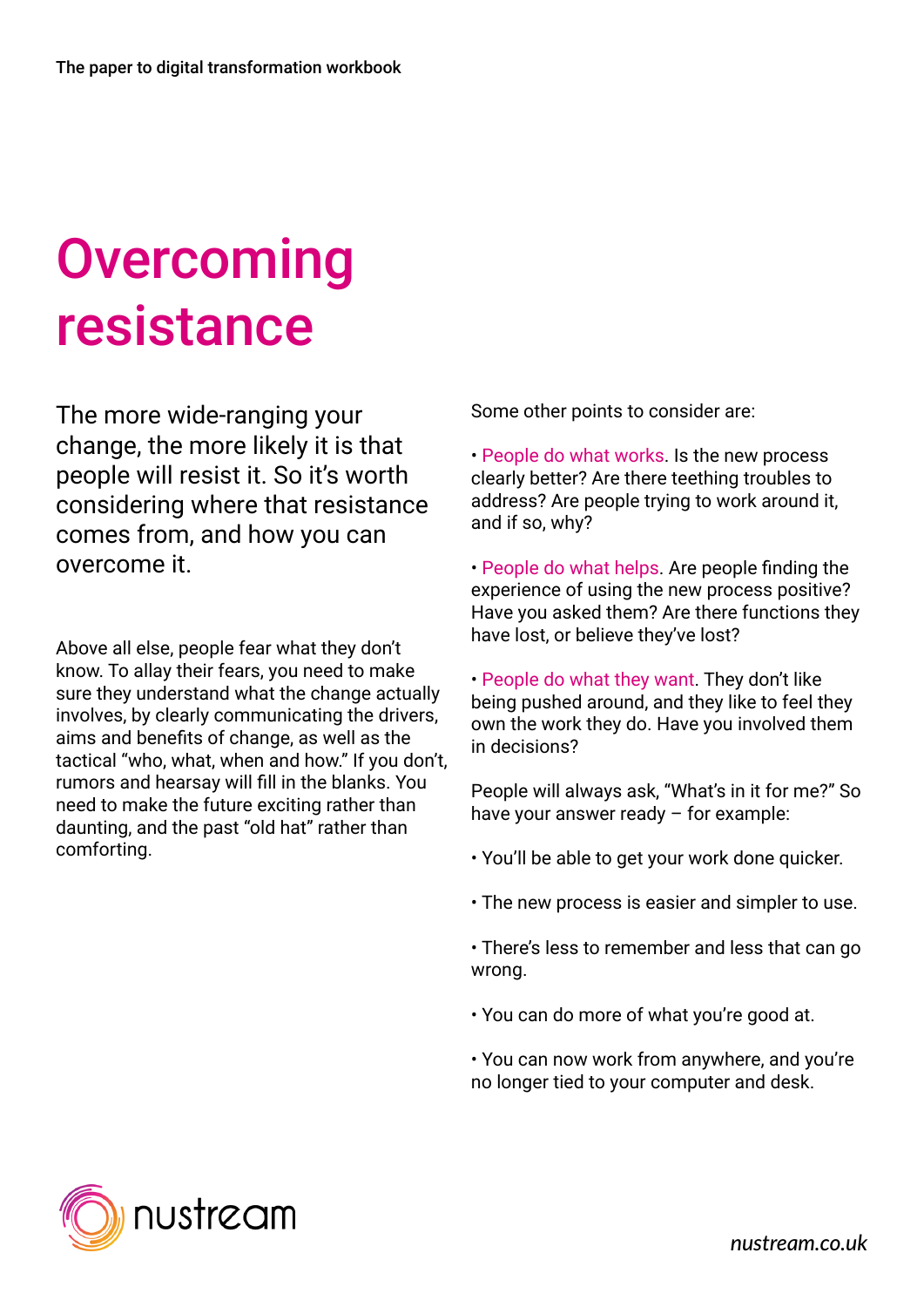### Success stories

One important way to overcome resistance and build up momentum for change is to communicate success across the organisation. Success stories give people a vivid, memorable way to grasp the benefits of change.

Stories can show readers the path from a problem (the old process) through a challenge (the change) and on to a solution (the new process). And by featuring real people (who readers might actually know), stories also humanise the change, emphasise that it's achievable and that others are realising benefits from it right now.

In some instances, success stories can fire people's competitive nature, driving adoption or success in other areas so they're not seen as lagging. Have your transition communications team consider ways to publish and promote stories to your employees and other change stakeholders. Channels could include webinars, town halls, emails, newsletters, intranets and more.

Video is a powerful and memorable way to tell stories, often using the actual words of the people involved.

Instead of just telling people what to do, you're actually showing them why they should act.

#### **We can help**

At Nustream, we have proven experience in supporting clients through the process of change.

Through our leadership in MPS, we can leverage it as your foundation and path for digital transformation.

As experts in how documents are used, we can help you with the technological side of paper-to-digital transformation and process automation. But we can also help you change the attitudes and behaviors that will ultimately make or break your change initiative.

Visit the website to see a full range of the services we offer - [click here to access the website](http://www.nustream.co.uk/services/)

![](_page_35_Picture_12.jpeg)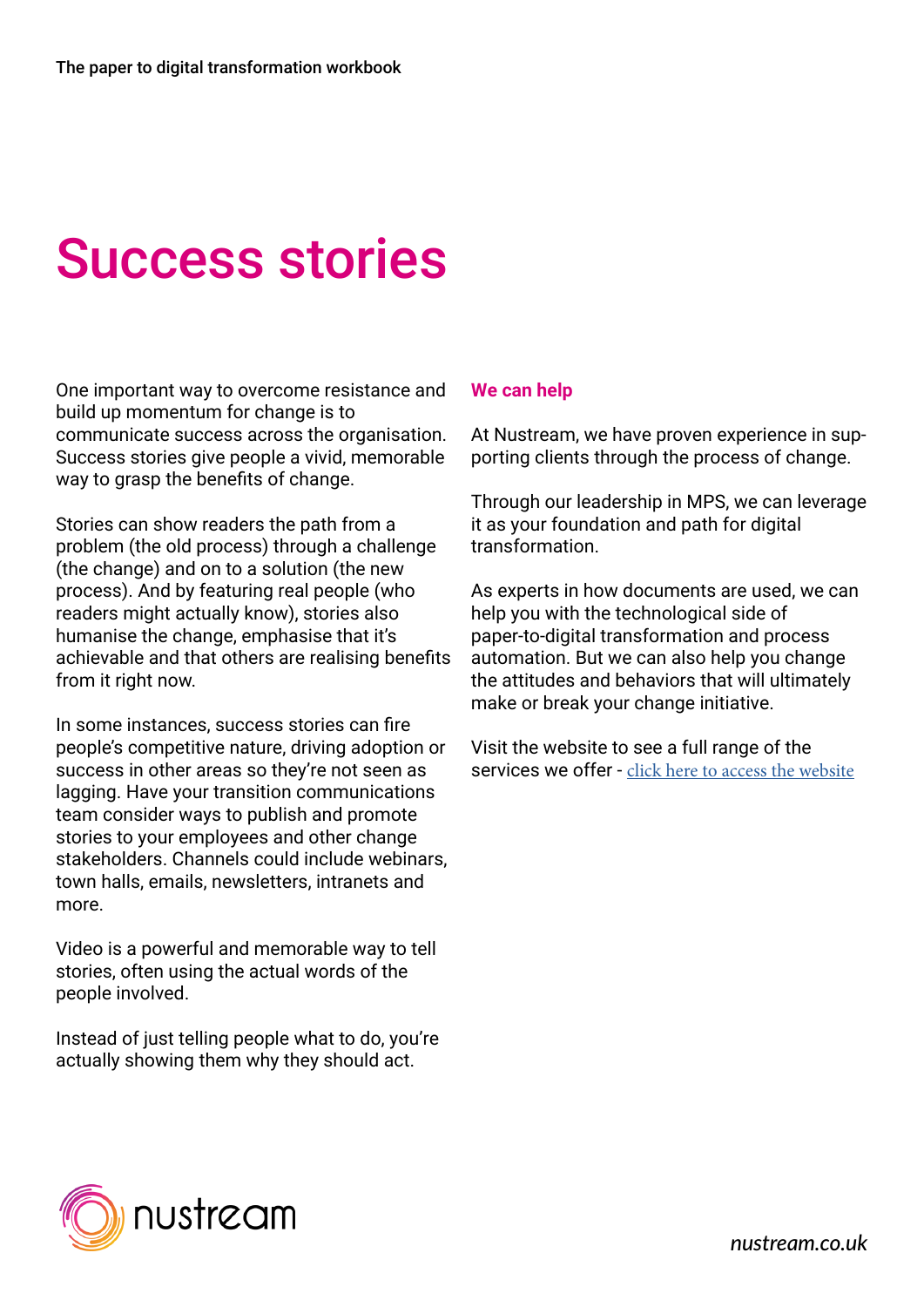### Ready to get started?

We hope you've found this workbook a useful introduction to the process of paper-to-digital transformation.

By reading it, you've taken the first step toward a more efficient, streamlined and "less paper" business.

#### **About Nustream**

Nustream are an industry leading provider of document hardware, software, services and solutions.

Our portfolio of document provision includes office printing hardware and consumables, print audits, Managed Print Services (MPS) and business process simplification and automation solutions.

![](_page_36_Picture_7.jpeg)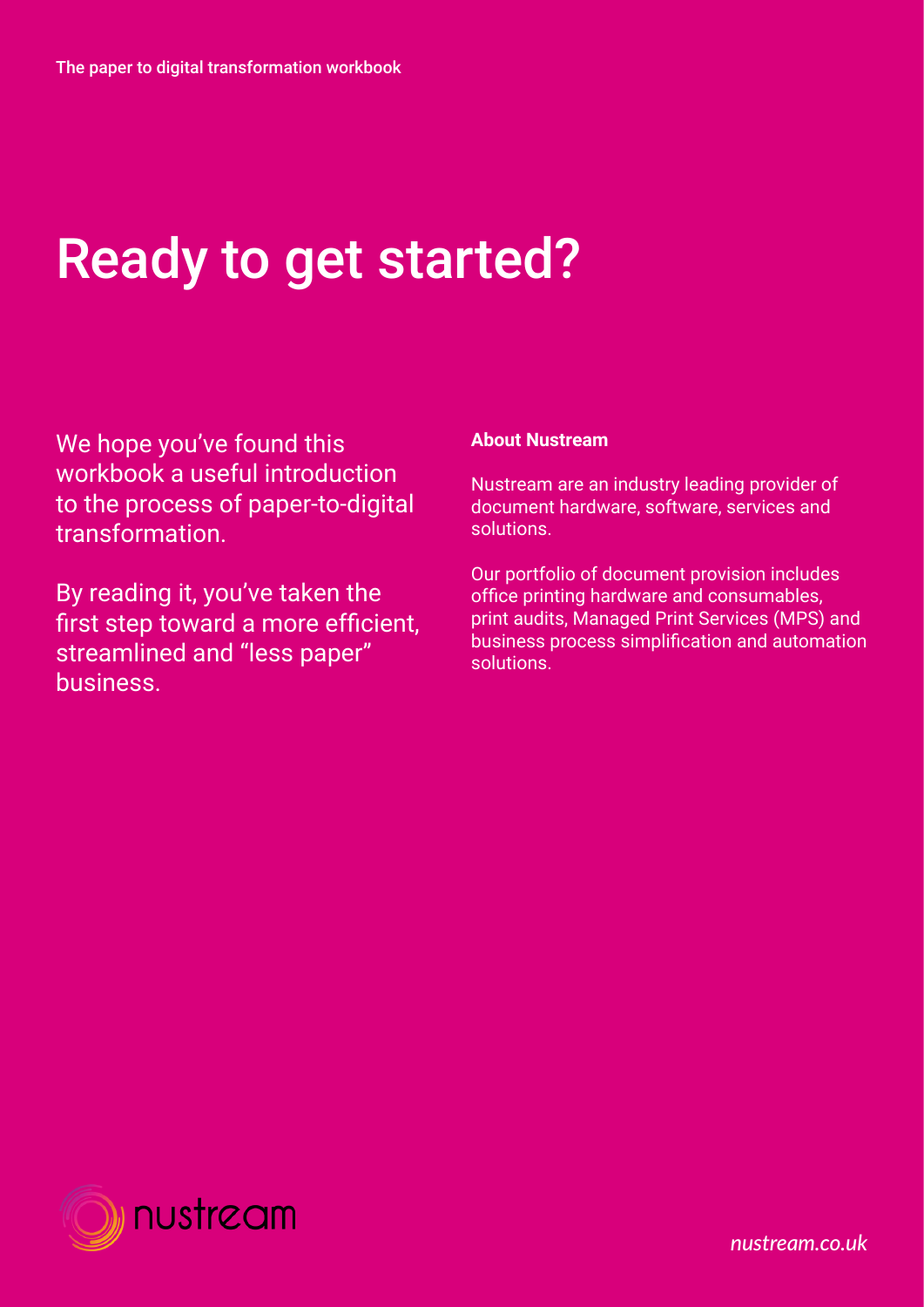### The Nustream way

We help our customers in the following areas.

![](_page_37_Picture_3.jpeg)

![](_page_37_Picture_4.jpeg)

![](_page_37_Picture_5.jpeg)

Our consultative approach helps customers understand the strengths and weaknesses of their existing document environment including; cost, data security, environmental, business process and compliance factors.

Designing and implementing projects to leverage our customer's existing investments and better secure their biggest asset, its data.

#### **Assess and Optimise Secure and Integrate Automate and Simplify**

Helping customers to drive cost savings and business efficiencies by working more efficiently.

![](_page_37_Picture_12.jpeg)